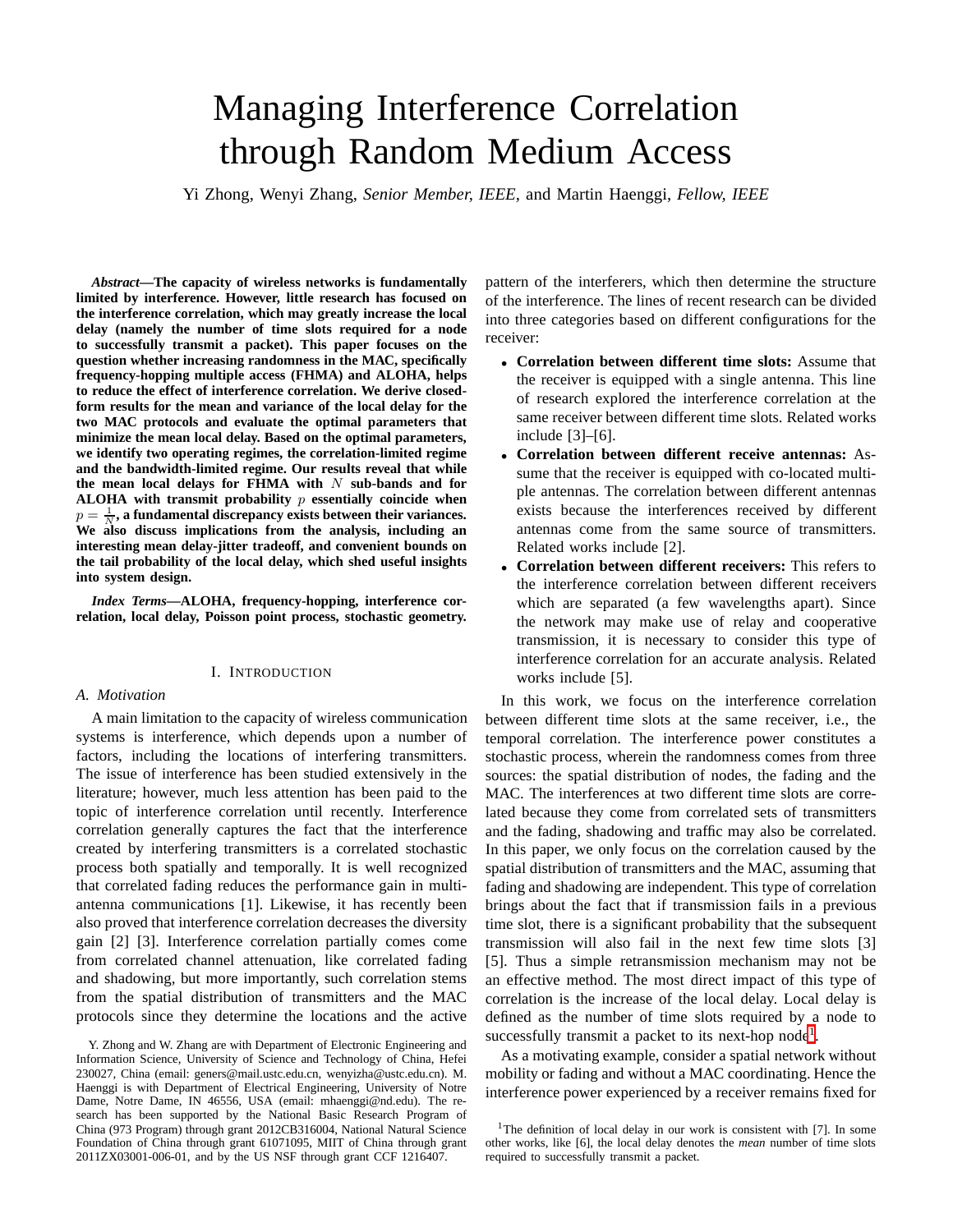all time slots; it is a randomly variable uniquely determined by the spatial distribution of nodes. The local delay, as a random variable, in that extreme case is two-valued: either one frame (good realization of the spatial distribution of nodes) or infinite (bad realization of the spatial distribution of nodes). In this case, the transmission success events are fully correlated (one success implies success in each time slot, and vice versa), and the mean local delay is infinite.

In view of this, we consider some forms of man-made randomization by introducing MAC dynamics to reduce the interference correlation. The following analysis will be carried out in parallel under two different kinds of MAC protocols:

- **FHMA (Frequency-hopping multiple access):** FHMA is implemented by simply dividing the entire frequency band into  $N$  sub-bands and letting each transmitter independently choose a sub-band uniformly randomly in each time slot. We focus on slow frequency-hopping, i.e., hopping at the time scale of a time slot, not at the time scale of a symbol. There are three benefits by splitting the entire frequency bands into sub-bands. First and foremost, it increases the uncertainty in the active pattern of interfering nodes, thereby reducing the effect of interference correlation. Second, the interference for a given transmission is also reduced because the intensity of the interfering transmitters are scaled by  $\frac{1}{N}$ . Third, the noise power is also scaled by  $\frac{1}{N}$  since each transmission occurs in a narrow sub-band. Meanwhile, on the other side, splitting into sub-bands scales down the rate.
- **ALOHA:** In ALOHA, if a packet is to be transmitted during a time slot, the packet will only be transmitted with a certain probability using the entire frequency band. Decreasing the transmit probability increases the uncertainty in the active pattern of interfering nodes and reduces the interference, while the noise power will not be reduced. Meanwhile, transmitting probabilistically scales down the rate.

Since FHMA is often viewed as a spread-spectrum technique, we briefly comment on DS-CDMA. For synchronous orthogonal CDMA like those using Walsh codes, a receiver can in theory completely reject arbitrarily strong signals from interfering transmitters using different spreading sequences; thus, only those transmitters using the same spreading sequence as the desired link will cause interference. If the spreading sequence is randomly chosen for each transmission, the analysis and results of the local delay are exactly the same as that for FHMA. For asynchronous CDMA using pseudo-noise (PN) sequences, the interference comes from all transmitters and is usually approximated as Gaussian noise in the literature. The works in [8] and [9] have discussed the difference between asynchronous CDMA and FHMA in terms of outage probability and throughput. In asynchronous CDMA, although the desired signal is increased by the processing gain, the interference still comes from all transmitters. Therefore, the analysis of the local delay is similar as that for FHMA with  $N = 1$ , i.e., no bandwidth splitting is employed. We will show that in this case the distribution of the local delay has a heavy tail, which results in an infinite mean local delay.

#### *B. Related Works*

Recently, the tools from stochastic geometry [10] have been used extensively in modeling and analysis of wireless communication systems; see, e.g., [11]–[14] and references therein. This mathematical framework permits the derivation of closed-form results for various system metrics and makes it possible to evaluate the interference correlation. A number of works considering the related problems are as follows. In [5] the authors evaluated the spatio-temporal correlation coefficient of the interference and the joint probability of success in ALOHA networks, and in [4] the authors calculated the correlation coefficient of interference under different assumptions of dependence. The framework for the analysis of the local delay was provided in [6] [7] [15] [16], where different scenarios were considered and it was observed that the mean local delay may be infinite under certain system parameters. The work in [17] extended the results to the case of finite mobility. In [18], a new model, which characterizes different degrees of temporal dependence, was proposed to evaluate the local delay by using joint interference statistics. In [19], the optimal power control policies for different fading statistics were proposed to minimize the mean local delay. All the above works are based on the Poisson point process (PPP) model, while the work in [20] analyzed the local delay in clustered networks.

## *C. Contributions*

In this work, we focus on the question that whether increasing randomness in the MAC helps reduce the local delay. We apply the so-called Poisson bipolar model (see [13, Sec. 5.3]), and derive the mean and variance of the local delay under FHMA and ALOHA. Based on the mean and variance of the local delay we have derived, we explore the essential difference between the two MAC protocols. We also evaluate the optimal number of sub-bands for FHMA and the optimal transmit probability for ALOHA that minimize the mean local delay. The issue of optimizing the number of sub-bands was also considered in [21], where the optimal number of sub-bands is derived to maximize the number of concurrent transmissions. However, such outage-based framework used in [21] cannot capture the effects of correlated interference. In the last part of our work, we evaluate the mean delay-jitter tradeoff and the bounds on the tail probability of the local delay, both of which are critical issues for the system design.

Our results reveal that the means of the local delay of the two protocols, FHMA and ALOHA, coincide when the number of sub-bands  $N$  in FHMA is equal to the reciprocal of the transmit probability  $p$  in ALOHA (with thermal noise ignored). However, the variances of the local delay for the two protocols are drastically different: when  $p = \frac{1}{N}$  and  $N \to \infty$ , the variance in FHMA converges to a constant which is typically small, while in ALOHA the variance scales as  $\Theta(N^2)$ . Moreover, we calculate bounds on the complementary cumulative distribution function (ccdf) of the local delay when no MAC dynamic is introduced. In that case, the distribution of the local delay has a heavy tail, which results in an infinite mean local delay. By employing the MAC randomness of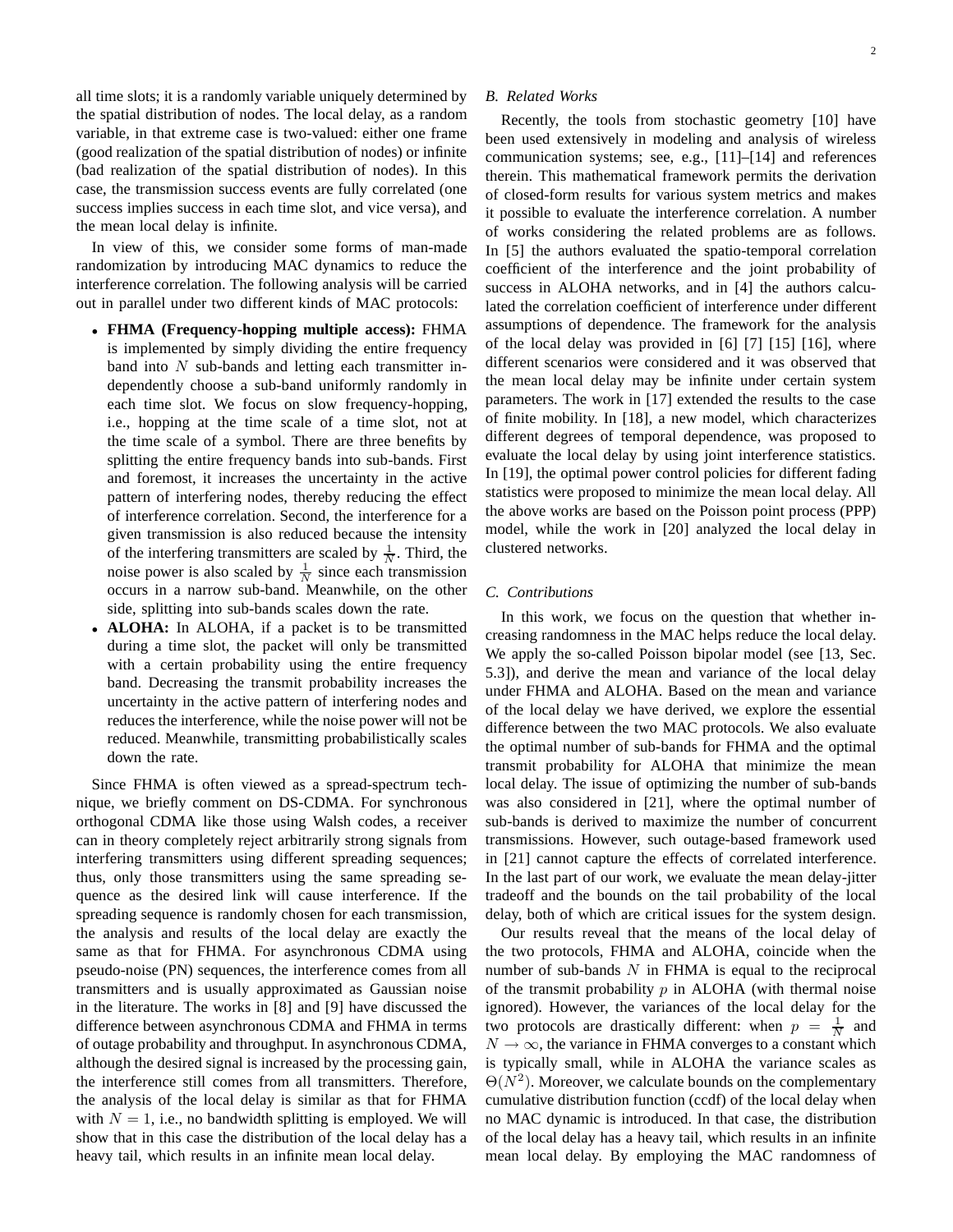either FHMA or ALOHA, the ccdf of the local delay will decay fast, and the mean local delay will then be finite. This observation reveals the underlying mechanism why even such simple MAC protocols can greatly reduce the local delay.

The remaining part of this paper is organized as follows. Section [II](#page-2-0) describes the network model and the MAC protocols. Section [III](#page-3-0) then establishes the main analytical results of this paper, including the mean and variance of the local delay for FHMA and for ALOHA. Section [IV](#page-8-0) evaluates the optimal number of sub-bands for FHMA and the optimal transmit probability for ALOHA that minimize the mean local delay. Section [V](#page-10-0) evaluates the optimal SINR threshold that minimizes the mean local delay. Section [VI](#page-11-0) presents the mean delay-jitter tradeoff and the bounds on the tail probability of the local delay, and Section [VII](#page-11-1) offers the concluding remarks.

#### II. SYSTEM MODEL

#### <span id="page-2-0"></span>*A. Network Model*

To obtain the most essential features, we consider the widely used Poisson bipolar model. In this model, the locations of the transmitters are modeled as a PPP  $\Phi = \{x_i\} \subset \mathbb{R}^d$  of intensity  $\lambda$ . Each transmitter is associated with one receiver which is at a fixed distance  $r_0$  to the corresponding transmitter. In the analysis, we will condition on a particular desired transmitter  $x_0 \in \Phi$ , and denote by  $r_0 = |x_0|$  the distance from this transmitter to the origin where the receiver resides. Such conditioning is equivalent to adding the point  $x_0$  to the PPP and guarantees that the link between  $x_0$  and the origin is a typical link, in the sense that this link behaves statistically the same as all other links (see [13, Ch. 8]).



Fig. 1. Spatial distribution of different network entities.

We assume that the time is divided into discrete slots with equal duration. Each transmission attempt occupies one time slot, and if a transmission fails in a certain time slot, a retransmission will be conducted. The local delay is defined as the number of time slots until a packet is successfully received [6] [7]. In this paper, we assume fully backlogged nodes so that whenever a node is scheduled to access the channel it always has data to transmit. The local delay is thus basically the transmission delay, but not the queueing delay.

For the propagation model, we consider the common path loss  $l(r) = \kappa r^{-\alpha}$ , where  $\alpha$  is the path loss exponent and  $\kappa$  is a constant. We will further discuss the effect of bounded path loss  $l(r) = \kappa (r^{\alpha} + \varepsilon)^{-1}$  in the subsection [III-E.](#page-8-1) We assume that the power fading coefficients are spatially and temporally independent with exponential distribution of unit mean (i.e., Rayleigh fading), and let  $h_{k,x}$  be the fading coefficient between transmitter  $x$  and the considered receiver located at origin  $o$  in time slot  $k$ . Without loss of generality, we assume that all transmitters transmit at a normalized power level of unity. This constant power assumption is consistent with the bipolar network model, in which all link distances are identical. The thermal noise is assumed to be white Gaussian with power spectral density  $N_r$ . To simplify the notations, we introduce the normalized noise power spectral density as  $N_0 = N_r/\kappa$ .

We assume that the SINR threshold model is applied. That is, for each time-frequency resource block, as long as the SINR is above a threshold  $\theta$ , it can be successfully used for information transmission at spectral efficiency  $\log_2(1+\theta)$ bits per second per Hz. We also assume that a packet of a fixed size needs exactly one time slot to be transmitted if it is allocated the entire frequency band  $W$  under SINR threshold  $\theta$  and successfully transmitted in that time slot. In that way, in the FHMA case if the entire frequency band is split into  $N$  sub-bands, a packet will need  $N$  successful time slots. Meanwhile, in the ALOHA case, each active transmission will make use of the entire frequency band; thus, only one successful time slot is needed. Notice that the local delay is measured by the number of time slots. Since different system configurations may apply different durations of time slot, we should normalize the local delay so that the actual delays of different system configurations can be compared fairly. The duration of each time slot is proportional to  $\frac{1}{\log_2(1+\theta)}$  because the size of a packet is fixed and the spectral efficiency is proportional to  $\log_2(1+\theta)$ . Therefore, when comparing the actual delays under different SINR thresholds  $\theta$ , we normalize the local delay by  $\frac{1}{\log_2(1+\theta)}$  as the metric.

In static or moderately mobile network, the locations of the transmitters during all time slots are deemed to be correlated, resulting in the temporal interference correlation. This type of correlation decreases the successful probability for retransmissions if the first transmission attempt failed, thus increasing the local delay. In order to reduce the effect of interference correlation, we study two kinds of MAC randomness described as follows.

## *B. FHMA*

In the FHMA case, we assume that the total frequency band  $W$  is divided into  $N$  sub-bands and each transmitter chooses a sub-band uniformly randomly, independently of the location and the time slot (i.e., memoryless both spatially and temporally). Let  $s \in \mathbb{S} = \{1, 2, \dots, N\}$  be the sub-band index, and let  $S_k(x) \in \mathbb{S}$  denote the index of the sub-band used by node  $x \in \Phi$  in time slot k. With these notations, the interference at the typical receiver located at the origin  $\sigma$  in time slot  $k$  is given by

$$
I_k = \sum_{x \in \Phi \setminus \{x_0\}} h_{k,x} \kappa |x|^{-\alpha} \mathbf{1}(\mathcal{S}_k(x) = \mathcal{S}_k(x_0)), \quad (1)
$$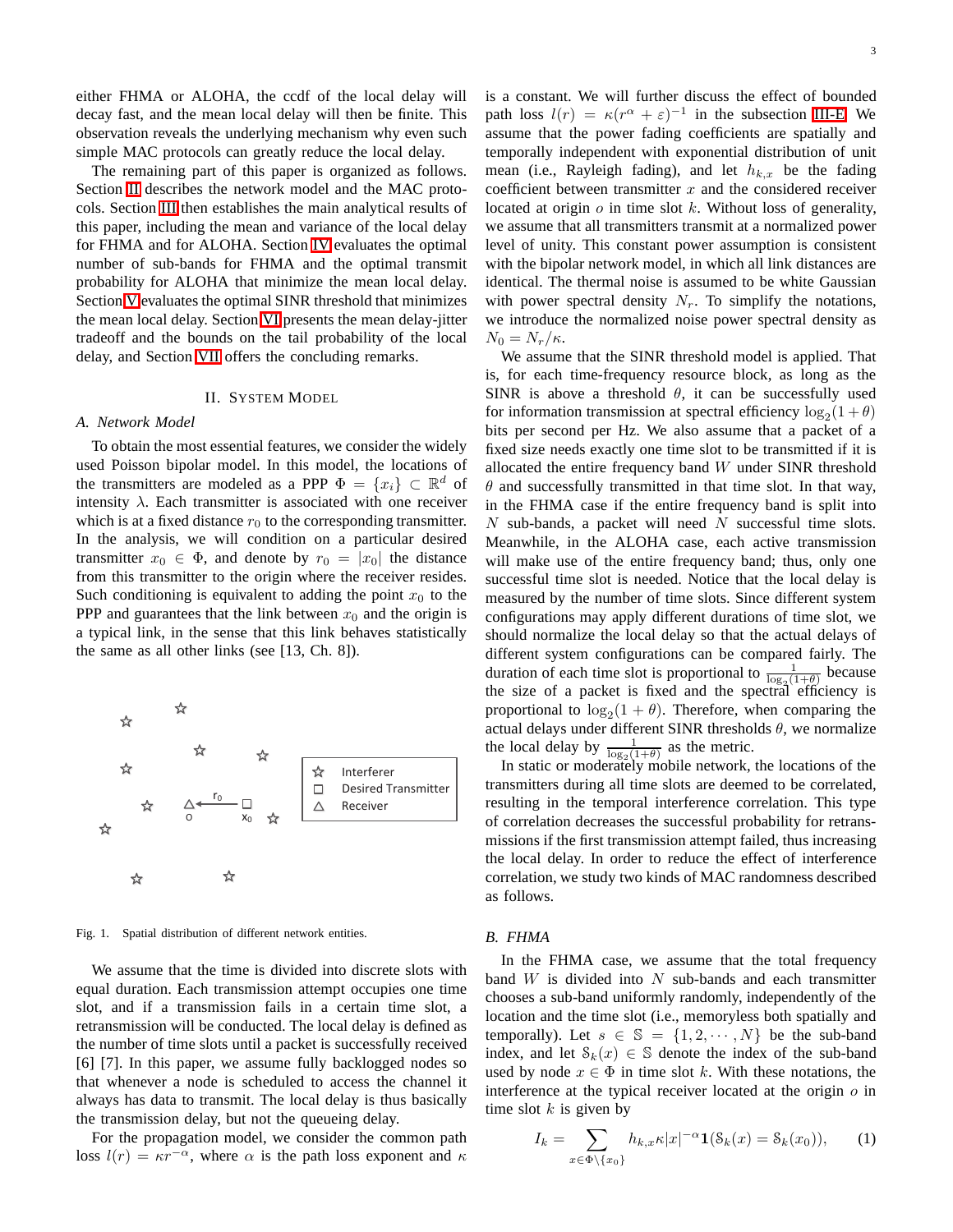where  $1(\cdot)$  is the indicator function and |x| denotes the distance between  $x$  and the origin  $\alpha$ . Note that the exclusion of  $x_0$  from the sum over the point process does not imply that  $x_0 \notin \Phi$ , but it ensures that when we condition on  $x_0 \in \Phi$ , the power received from this node is not counted as interference.

Besides reducing the interference and breaking the correlation, introducing FHMA has the additional benefit that the noise power decreases from  $W \kappa N_0$  to  $\frac{W}{N} \kappa N_0$ . By taking this noise scaling into consideration, we obtain the SINR of the typical receiver in time slot  $k$  as

$$
SINR_{k} = h_{k,x_{0}}r_{0}^{-\alpha}
$$
  

$$
\frac{WN_{0}}{N} + \sum_{x \in \Phi \setminus \{x_{0}\}} h_{k,x}|x|^{-\alpha} \mathbf{1}(\delta_{k}(x) = \delta_{k}(x_{0}))
$$
 (2)

*C. ALOHA*

In the ALOHA case, let  $\Phi_k$  be the transmitting set in time slot  $k$ . The interference at the typical receiver located at the origin  $o$  in time slot  $k$  is

$$
I_k = \sum_{x \in \Phi \setminus \{x_0\}} h_{k,x} \kappa |x|^{-\alpha} \mathbf{1}(x \in \Phi_k). \tag{3}
$$

Unlike FHMA, the noise scaling effect does not exist for ALOHA since the entire frequency band is used for each transmission. The SINR of the typical receiver in time slot  $k$  is

$$
\text{SINR}_k = \frac{h_{k,x_0} r_0^{-\alpha}}{WN_0 + \sum_{x \in \Phi \setminus \{x_0\}} h_{k,x} |x|^{-\alpha} \mathbf{1}(x \in \Phi_k)}.
$$
 (4)

## III. MEAN AND VARIANCE OF THE LOCAL DELAY

<span id="page-3-0"></span>In this section, we derive the mean and variance of the local delay for FHMA and for ALOHA respectively.

## *A. FHMA*

*1) Mean local delay:* The following theorem gives the mean local delay in FHMA networks.

*Theorem 1:* In FHMA with  $N$  sub-bands, the mean local delay is

<span id="page-3-4"></span>
$$
D(N) = N \exp\left(\frac{A}{(N-1)^{1-\delta}N^{\delta}} + \frac{B}{N}\right), \quad (5)
$$

<span id="page-3-2"></span>where  $A = \lambda c_d r_0^d \theta^{\delta} C(\delta)$ ,  $B = \theta r_0^{\alpha} W N_0$ ,  $\delta = d/\alpha$ ,  $C(\delta) = 1/\text{sinc}(\delta)$ , and  $c_d = |b(o, 1)|$  is the volume of the  $d$ -dimensional unit ball<sup>[2](#page-3-1)</sup>.

*Proof:* Let  $\mathcal{C}_{\Phi}$  be the event that a transmission succeeds conditioned on the PPP Φ. The probability for successful transmission given  $\Phi$  is the same for each time slot. Our analysis below is conditioned on  $\Phi$  having a point at  $x_0$ . This means that the probability measure of the point process is the Palm probability  $\mathbb{P}^{x_0}$  (see Ch. 8 in [13]). Correspondingly, the expectation, denoted by  $\mathbb{E}^{x_0}$ , is taken with respect to the measure  $\mathbb{P}^{x_0}$ . With this notation, by setting the SINR threshold to be  $\theta$ , we denote the probability of successful transmission

conditioned on  $\Phi$  as  $\mathbb{P}^{x_0}(\mathcal{C}_{\Phi}) = \mathbb{P}^{x_0}(\text{SINR}_k > \theta | \Phi)$ , which can be evaluated as

<span id="page-3-3"></span>
$$
\mathbb{P}^{x_0}(\mathcal{C}_{\Phi}) = \mathbb{P}^{x_0}(\text{SINR}_k > \theta | \Phi)
$$
\n
$$
= \mathbb{P}^{x_0} (h_{k,x_0}r_0^{-\alpha} > \theta \Big(\frac{W}{N}N_0 + I_k\Big) | \Phi\Big)
$$
\n
$$
\stackrel{(a)}{=} \mathbb{E}^{x_0} \Big(\exp\Big(-\theta r_0^{\alpha} \Big(\frac{W}{N}N_0 + I_k\Big)\Big) | \Phi\Big)
$$
\n
$$
= \mathbb{E}^{x_0} \Big(\exp\Big(-\theta r_0^{\alpha} \frac{W}{N}N_0 - \sum_{x \in \Phi \setminus \{x_0\}} \theta r_0^{\alpha} h_{k,x}|x|^{-\alpha} \mathbf{1}(\mathcal{S}_k(x) = \mathcal{S}_k(x_0))\Big) | \Phi\Big)
$$
\n
$$
= \exp\Big(-\frac{\theta r_0^{\alpha} W N_0}{N}\Big)
$$
\n
$$
\prod_{x \in \Phi \setminus \{x_0\}} \mathbb{E}^{x_0} \Big(\exp\Big(-\theta r_0^{\alpha} h_{k,x}|x|^{-\alpha} \mathbf{1}(\mathcal{S}_k(x) = \mathcal{S}_k(x_0))\Big) | \Phi\Big)
$$
\n
$$
= \exp\Big(-\frac{\theta r_0^{\alpha} W N_0}{N}\Big)
$$
\n
$$
\prod_{x \in \Phi \setminus \{x_0\}} \Big(\frac{1}{N} \mathbb{E}^{x_0} \Big(\exp\Big(-\theta r_0^{\alpha} h_{k,x}|x|^{-\alpha}\Big) | \Phi\Big) + \frac{N-1}{N}\Big)
$$
\n
$$
\stackrel{(b)}{=} \exp\Big(-\frac{\theta r_0^{\alpha} W N_0}{N}\Big) \prod_{x \in \Phi \setminus \{x_0\}} \Big(\frac{1}{N} \frac{1}{1 + \theta r_0^{\alpha} |x|^{-\alpha}} + \frac{N-1}{N}\Big).
$$
\n
$$
(6)
$$

In steps  $(a)$  and  $(b)$  of the derivation above, we have applied the property that the fading coefficients  $h_{k,x}$  are i.i.d. random variables with exponential distribution of unit mean. The number of time slots needed until a successful time slot appears, denoted by ∆, is a random variable called *delay till success* (DTS) [19]. Conditioned upon Φ, the success events in different time slots are independent with probability  $\mathbb{P}^{x_0}(\mathcal{C}_\Phi)$ ; therefore, the DTS with given  $\Phi$ , denoted by  $\Delta_{\Phi}$ , is a random variable with geometric distribution given by

$$
\mathbb{P}^{x_0} \left( \Delta_{\Phi} = k \right) = \left( 1 - \mathbb{P}^{x_0}(\mathcal{C}_{\Phi}) \right)^{k-1} \mathbb{P}^{x_0}(\mathcal{C}_{\Phi}). \tag{7}
$$

<span id="page-3-5"></span>The conditional expectation of  $\Delta_{\Phi}$  is taken w.r.t. the fading and the MAC, given by  $\mathbb{E}^{x_0}(\Delta_{\Phi}) = 1/\mathbb{P}^{x_0}(\mathcal{C}_{\Phi})$ . Noticing that a packet will need  $N$  successful time slots to finish transmission in FHMA, the mean local delay can be evaluated as

$$
D(N) = N \mathbb{E}^{x_0} (\Delta)
$$
  
\n
$$
= N \mathbb{E}_{\Phi}^{x_0} (\mathbb{E}^{x_0} (\Delta_{\Phi}))
$$
  
\n
$$
= N \mathbb{E}_{\Phi}^{x_0} \left( \frac{1}{\mathbb{P}^{x_0} (\mathbb{C}_{\Phi})} \right)
$$
  
\n
$$
\stackrel{(a)}{=} N \exp \left( \frac{\theta r_0^{\alpha} W N_0}{N} \right)
$$
  
\n
$$
\mathbb{E}_{\Phi}^{x_0} \left( \frac{1}{\prod_{x \in \Phi \setminus \{x_0\}} \left( \frac{1}{N} \frac{1}{1 + \theta r_0^{\alpha} |x|^{-\alpha}} + \frac{N - 1}{N} \right)} \right)
$$
  
\n
$$
= N \exp \left( \frac{\theta r_0^{\alpha} W N_0}{N} \right)
$$
  
\n
$$
\mathbb{E}_{\Phi}^{x_0} \left( \prod_{x \in \Phi \setminus \{x_0\}} \frac{1}{\frac{1}{N} \frac{1}{1 + \theta r_0^{\alpha} |x|^{-\alpha}} + \frac{N - 1}{N}} \right).
$$
 (8)

<span id="page-3-1"></span><sup>&</sup>lt;sup>2</sup>Since the equation [\(5\)](#page-3-2) has implied that  $D(1) = \infty$ , without loss of generality, we can regard the domain of  $D(N)$  as  $N \geq 1$  with  $D(1) = \infty$ .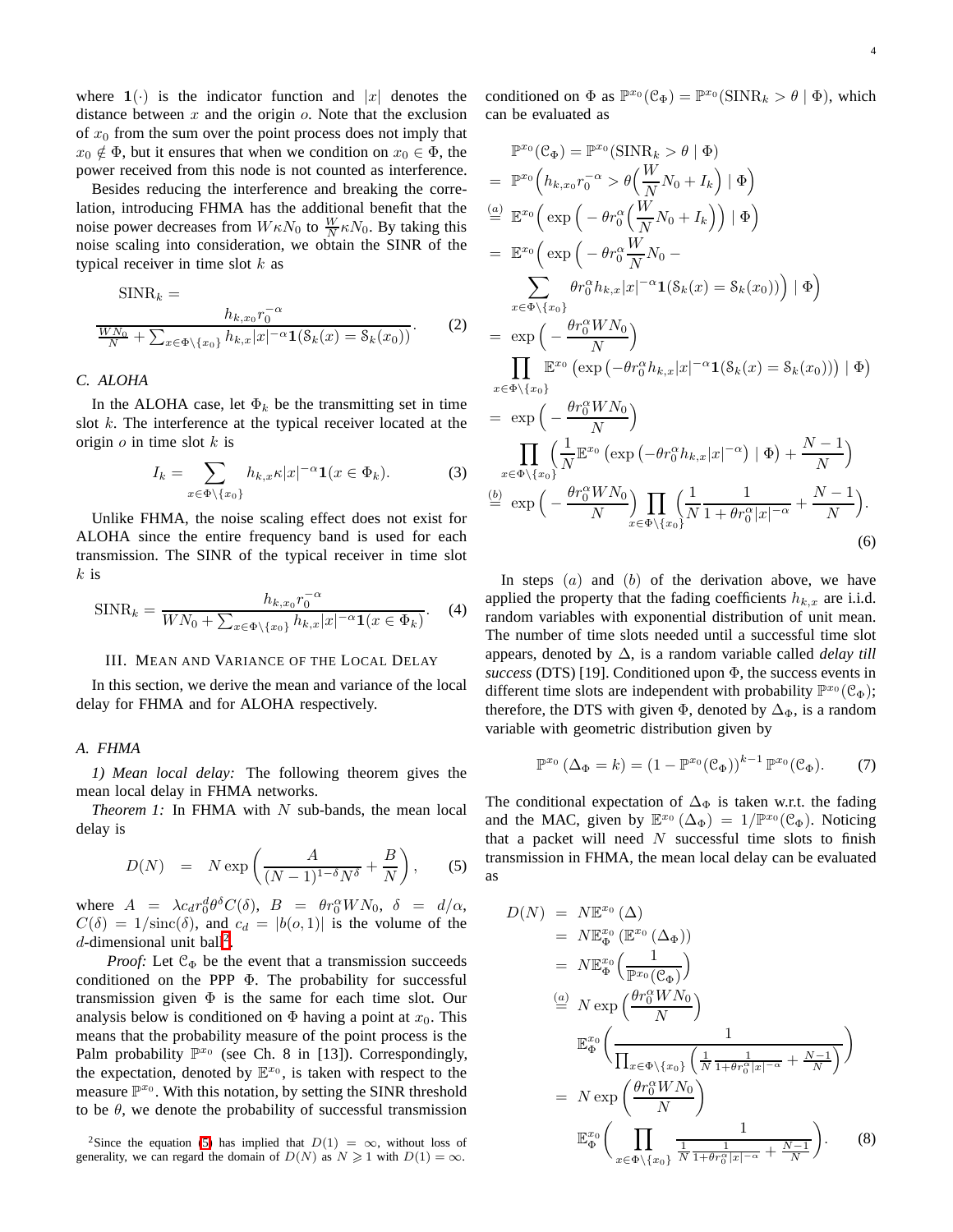where  $(a)$  follows from  $(6)$ . By applying the probability generating functional (PGFL) of the PPP, we obtain

$$
D(N)
$$
  
=  $N \exp\left(\frac{\theta r_0^{\alpha} W N_0}{N}\right)$   

$$
\exp\left(-\lambda \int_{\mathbb{R}^d} \left(1 - \frac{1}{\frac{1}{N} \frac{1}{1 + \theta r_0^{\alpha} |x|^{-\alpha}} + \frac{N-1}{N}}\right) dx\right)
$$
  
=  $N \exp\left(\frac{\theta r_0^{\alpha} W N_0}{N} + \lambda c_d d \int_0^{\infty} \frac{r^{d-1}}{\frac{N}{\theta r_0^{\alpha}} r^{\alpha} + N - 1} dr\right)$   
=  $N \exp\left(\frac{\lambda c_d r_0^d \theta^{\delta} C(\delta)}{(N-1)^{1-\delta} N^{\delta}} + \frac{\theta r_0^{\alpha} W N_0}{N}\right).$  (9)

where  $\delta = d/\alpha$ ,  $C(\delta)$  is given by  $C(\delta)$  =  $\Gamma(1+\delta)\Gamma(1-\delta) = \frac{1}{\sin(c\delta)}, \text{ and } c_d = |b(o, 1)| \text{ is the}$ volume of the  $d$ -dimensional unit ball.

The result in Theorem [1](#page-3-4) is closed-form and easy to evaluate and interpret. The value of A is determined by the interference and that of  $B$  is due to the thermal noise. From  $(5)$ , we have

$$
D(N) = N \exp\left(A\left(1 - \frac{1}{N}\right)^{\delta - 1} \frac{1}{N} + \frac{B}{N}\right)
$$
  
=  $N \exp\left(A\left(1 - \frac{\delta - 1}{N} + O\left(\frac{1}{N^2}\right)\right) \frac{1}{N} + \frac{B}{N}\right)$   
=  $N \exp\left(\frac{A + B}{N} + O\left(\frac{1}{N^2}\right)\right)$   
=  $N + A + B + O\left(\frac{1}{N}\right).$  (10)

The result shows that when  $N$  is large, the mean local delay increases linearly with  $N$ . Since  $D(1)$  is infinity, there exists an optimal number of sub-bands  $N_{\text{opt}}$  that minimizes the mean local delay. Inspecting  $D(N)$ , we see that there are two effects by splitting the entire frequency band into  $N$  subbands: first, the mean local delay  $D(N)$  tends to decrease due to the reduced interference correlation; second,  $D(N)$  tends to increase since the number of time slots needed becomes  $N$  times larger. In view of this, we introduce two regimes, *correlation-limited* regime and *bandwidth-limited* regime. For  $N < N_{\text{opt}}$ , the first effect outweighs the second one, and the network operates in the correlation-limited regime. For  $N > N_{\text{opt}}$ , it is the opposite and the network operates in the bandwidth-limited regime.

In the above, we have derived results under the assumption that the frequency allocation is dynamic (i.e., the sub-bands are allocated randomly and independently in each time slot). Alternatively, one could consider the case where the frequency allocation is static over time. That case is exactly the same as the case where no frequency splitting is applied, with the only difference that the intensity of the interfering transmitters is scaled down to  $\lambda/N$ . The mean local delay in that case is also infinite. This fact explains that even though frequency splitting is introduced, if the sub-bands are not reallocated randomly temporally, the mean local delay will still be infinite. This is a nontrivial observation since it reveals that the reduction of the mean local delay by introducing FHMA does not come from reducing the interference or the thermal noise, but mainly comes from reducing the interference correlation.

Based on Theorem [1,](#page-3-4) we show how the normalized mean local delay  $\frac{D(N)}{\log_2(1+\theta)}$  varies with N numerically. As for the parameters, we ignore the thermal noise ( $N_0 = 0$ ) and set the intensity of transmitters as  $\lambda = 0.01 \text{m}^{-2}$  by default, which means that the coverage area of each transmitter is  $100m^2$  on average, reasonable for a typical deployment of WLAN. The path loss exponent is set as  $\alpha = 4$  by default, and the distance between the receiver and the typical desired transmitter is  $r_0 =$ 5m. Let  $\theta$  be the outage threshold for SINR. The relationship between  $\frac{D(N)}{\log_2(1+\theta)}$  and N is depicted in Fig. [2.](#page-5-0)

By changing the values of  $\alpha$  and  $\lambda$  respectively, we get the curves in Fig. [2.](#page-5-0) Comparing the curves in Fig. [2\(a\)](#page-5-1) with those in Fig. [2\(b\)](#page-5-2) and Fig. [2\(c\),](#page-5-3) we observe that the optimal number of sub-bands increases when  $\alpha$  decreases or when  $\lambda$  increases. This observation is consistent with the intuition: Smaller  $\alpha$  implies that the signal strength decays more slowly with distance, and larger  $\lambda$  implies that more transmitters exist in the same region, so in both cases more interference is created. Therefore, the entire frequency band should be divided into more sub-bands, namely larger  $N_{\text{opt}}$ , to reduce the interference and interference correlation.

*2) Variance of the local delay:* The mean local delay discussed above has characterized the mean number of time slots needed until a packet is successfully transmitted. In order to better understand the distribution of the local delay, we also derive its variance. The following theorem gives the variance of the local delay for FHMA.

<span id="page-4-0"></span>*Theorem 2:* In FHMA with N sub-bands, the variance of the local delay is

$$
V(N) = N (N + 1) \exp \left( \frac{(2N - 1 - \delta)A}{N^{\delta} (N - 1)^{2 - \delta}} + \frac{2B}{N} \right)
$$

$$
- D(N) - D^{2}(N).
$$
 (11)

<span id="page-4-1"></span>*Proof:* In order to transmit a packet in FHMA, N successful transmissions are needed. Letting  $\Delta_i$  (1 ≤ i ≤ N) be the DTS of the ith transmission, we get the local delay of a packet as  $\sum_{i=1}^{N} \Delta_i$ . For  $1 \leq i, j \leq N$  and  $i \neq j$ ,  $\Delta_i$  and  $\Delta_j$ are dependent because the interference of the ith transmission and that of the jth transmission are correlated. However, if we condition on  $\Phi$ ,  $\{\Delta_i\}$  are i.i.d. random variables with geometric distribution given by [\(7\)](#page-3-5). With these notations, we obtain the variance of the local delay as

$$
V(N) = \mathbb{E}^{x_0} \left( \left( \sum_{i=1}^N \Delta_i \right)^2 \right) - \left( \mathbb{E}^{x_0} \left( \sum_{i=1}^N \Delta_i \right) \right)^2
$$
  
=  $\mathbb{E}^{x_0} \left( \sum_{i=1}^N \Delta_i^2 + \sum_{\substack{i,j=1 \\ i \neq j}}^N 2\Delta_i \Delta_j \right) - \left( \sum_{i=1}^N \mathbb{E}^{x_0} \left( \Delta_i \right) \right)^2$   
 $\stackrel{(a)}{=} \sum_{i=1}^N \mathbb{E}^{x_0} \left( \Delta_i^2 \right) + \sum_{\substack{i,j=1 \\ i \neq j}}^N 2 \mathbb{E}^{x_0} \left( \Delta_i \Delta_j \right) - D^2(N),$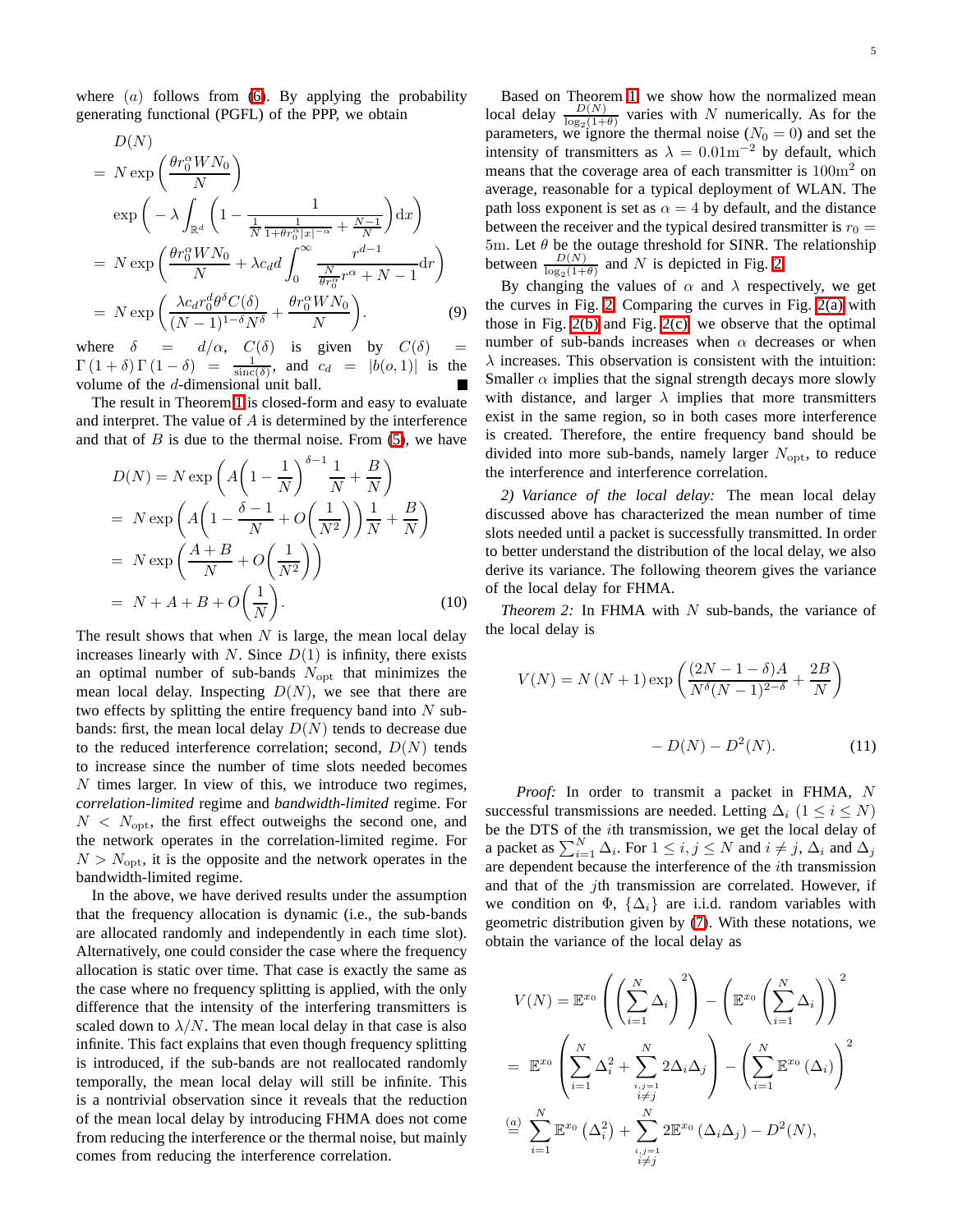<span id="page-5-1"></span>

<span id="page-5-3"></span><span id="page-5-2"></span><span id="page-5-0"></span>Fig. 2. The normalized mean local delay  $\frac{D(N)}{\log_2(1+\theta)}$  as a function of th number of sub-bands N, when  $d = 2$ ,  $r = 5$ m, and thermal noise ignored. as a function of the

<span id="page-5-5"></span>where  $(a)$  follows from the definition of the mean local delay. By applying the total expectation formula, we have

$$
V(N) = \sum_{i=1}^{N} \mathbb{E}_{\Phi}^{x_0} (\mathbb{E}^{x_0} (\Delta_i^2 | \Phi))
$$
  
+  $\sum_{i,j=1 \atop i \neq j}^{N} 2 \mathbb{E}_{\Phi}^{x_0} (\mathbb{E}^{x_0} (\Delta_i \Delta_j | \Phi)) - D^2(N)$   

$$
\stackrel{(b)}{=} N \mathbb{E}_{\Phi}^{x_0} \left( \frac{2 - \mathbb{P}^{x_0} (\mathbb{C}_{\Phi})}{(\mathbb{P}^{x_0} (\mathbb{C}_{\Phi}))^2} \right)
$$
  
+  $N (N - 1) \mathbb{E}_{\Phi}^{x_0} \left( \frac{1}{(\mathbb{P}^{x_0} (\mathbb{C}_{\Phi}))^2} \right) - D^2(N)$   
=  $N (N + 1) \mathbb{E}_{\Phi}^{x_0} \left( \frac{1}{(\mathbb{P}^{x_0} (\mathbb{C}_{\Phi}))^2} \right)$   
-  $N \mathbb{E}_{\Phi}^{x_0} \left( \frac{1}{\mathbb{P}^{x_0} (\mathbb{C}_{\Phi})} \right) - D^2(N)$   
=  $N (N + 1) \mathbb{E}_{\Phi}^{x_0} \left( \frac{1}{(\mathbb{P}^{x_0} (\mathbb{C}_{\Phi}))^2} \right)$   
-  $D(N) - D^2(N)$ , (12)

where  $(b)$  follows from the second moment of the geometrically distributed random variable.

From [\(6\)](#page-3-3), we have

<span id="page-5-4"></span>
$$
\mathbb{E}_{\Phi}^{x_0} \left( \frac{1}{(\mathbb{P}^{x_0}(\mathcal{C}_{\Phi}))^2} \right)
$$
\n
$$
= \exp \left( \frac{2\theta r_0^{\alpha} W N_0}{N} \right)
$$
\n
$$
\mathbb{E}_{\Phi}^{x_0} \left( \frac{1}{\prod_{x \in \Phi \setminus \{x_0\}} \left( \frac{1}{\overline{N} \frac{1}{1 + \theta r_0^{\alpha} |x|^{-\alpha}} + \frac{N-1}{N} \right)^2} \right)
$$
\n
$$
\stackrel{(c)}{=} \exp \left( \frac{2\theta r_0^{\alpha} W N_0}{N} \right)
$$
\n
$$
- \lambda \int_{\mathbb{R}^d} \left( 1 - \frac{1}{\left( \frac{1}{N} \frac{1}{1 + \theta r_0^{\alpha} |x|^{-\alpha}} + \frac{N-1}{N} \right)^2} \right) dx \right)
$$
\n
$$
= \exp \left( \frac{2\theta r_0^{\alpha} W N_0}{N} \right)
$$
\n
$$
- \lambda c_d d \int_0^{\infty} \left( 1 - \frac{N^2 (1 + \theta r_0^{\alpha} r^{-\alpha})^2}{(N + (N-1)\theta r_0^{\alpha} r^{-\alpha})^2} \right) r^{d-1} dr \right)
$$
\n
$$
= \exp \left( \frac{2\theta r_0^{\alpha} W N_0}{N} + \frac{\lambda c_d r_0^d \theta^{\delta} C(\delta) (2N - 1 - \delta)}{N^{\delta} (N - 1)^{2 - \delta}} \right), \tag{13}
$$

where  $(c)$  follows by applying the PGFL of the PPP. Plugging [\(13\)](#page-5-4) into [\(12\)](#page-5-5), we get the variance of the local delay as in Theorem [2.](#page-4-0)  $\blacksquare$ 

## *B. ALOHA*

The fundamental difference between FHMA and ALOHA is that if a packet is to be transmitted during a time slot, in FHMA the packet will be surely transmitted by randomly choosing a sub-band, while in ALOHA the packet will only be transmitted with a given probability. Similar to the analysis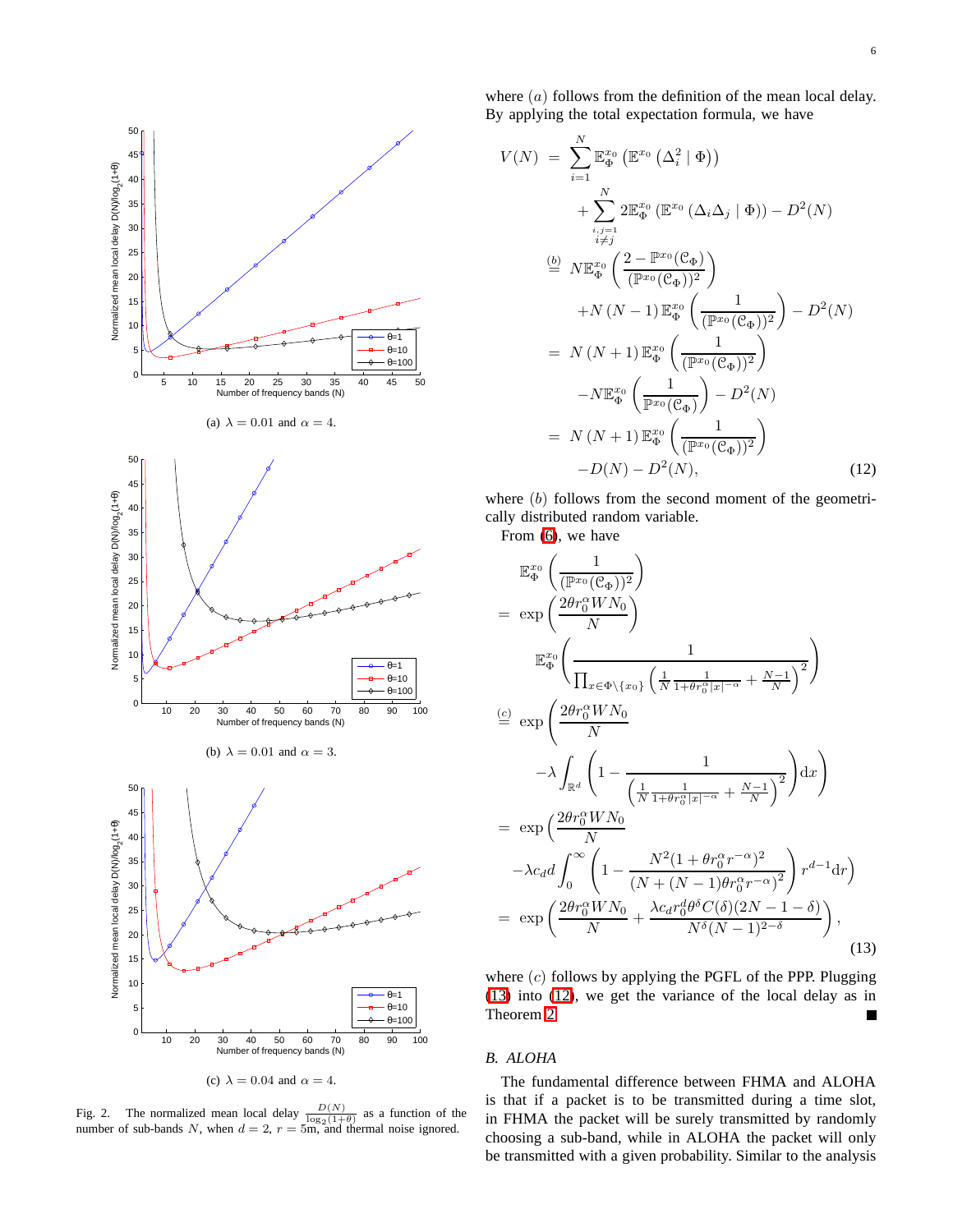of FHMA, we also assume that a packet needs exactly one time slot if it is allocated the entire frequency band W under SINR threshold  $\theta$  and successfully transmitted in that time slot. We assume that each node transmits with probability  $p$ in each time slot and if it transmits, it will make use of the entire frequency band. In that way, only one successful time slot is needed to transmit a packet, and the local delay is the DTS of one transmission, denoted by  $\Delta$ .

*1) Mean local delay:* The following theorem gives the mean local delay for ALOHA.

*Theorem 3:* In ALOHA with transmit probability p, the mean local delay is

<span id="page-6-0"></span>
$$
\widetilde{D}(p) = \frac{1}{p} \exp\left(\frac{pA}{(1-p)^{1-\delta}} + B\right).
$$
 (14)

<span id="page-6-5"></span>*Proof:* In each time slot, a packet will be transmitted with probability  $p$  and the transmission will be successful with probability  $\mathbb{P}^{x_0}(\text{SINR}_k > \theta \mid \Phi)$  conditioned upon  $\Phi$ . Therefore, similar to the derivation of [\(6\)](#page-3-3), the probability for successfully transmitting a packet conditioned upon  $\Phi$  in a time slot is

<span id="page-6-1"></span>
$$
\mathbb{P}^{x_0}(\mathcal{C}_{\Phi}) \stackrel{(a)}{=} p\mathbb{P}^{x_0}(\text{SINR}_k > \theta | \Phi)
$$
\n
$$
= p\mathbb{P}^{x_0} (h_{k,x_0}r_0^{-\alpha} > \theta (WN_0 + I_k) | \Phi)
$$
\n
$$
\stackrel{(b)}{=} p\mathbb{E}^{x_0} (\exp(-\theta r_0^{\alpha} (WN_0 + I_k)) | \Phi)
$$
\n
$$
= p\mathbb{E}^{x_0} (\exp(-\theta r_0^{\alpha} WN_0)
$$
\n
$$
- \sum_{x \in \Phi \setminus \{x_0\}} \theta r_0^{\alpha} h_{k,x} |x|^{-\alpha} \mathbf{1}(x \in \Phi_k) ) | \Phi)
$$
\n
$$
= p \exp(-\theta r_0^{\alpha} WN_0)
$$
\n
$$
\prod_{x \in \Phi \setminus \{x_0\}} \mathbb{E}^{x_0} (\exp(-\theta r_0^{\alpha} h_{k,x} |x|^{-\alpha} \mathbf{1}(x \in \Phi_k)) | \Phi)
$$
\n
$$
= p \exp(-\theta r_0^{\alpha} WN_0)
$$
\n
$$
\prod_{x \in \Phi \setminus \{x_0\}} (p\mathbb{E}^{x_0} (\exp(-\theta r_0^{\alpha} h_{k,x} |x|^{-\alpha}) | \Phi) + 1 - p)
$$
\n
$$
\stackrel{(c)}{=} p \exp(-\theta r_0^{\alpha} WN_0) \prod_{x \in \Phi \setminus \{x_0\}} (\frac{p}{1 + \theta r_0^{\alpha} |x|^{-\alpha}} + 1 - p).
$$
\n(15)

where  $(a)$  is because a transmission occurs with probability p, and (b) and (c) follows because the fading coefficients  $h_{k,x}$ are i.i.d. random variables with exponential distribution of unit mean. Then, the mean local delay for ALOHA is given by

$$
\widetilde{D}(p) = \mathbb{E}_{\Phi}^{x_0} \left( \frac{1}{\mathbb{P}^{x_0}(\mathcal{C}_{\Phi})} \right)
$$
\n
$$
= \frac{1}{p} \exp \left( \theta r_0^{\alpha} W N_0 \right)
$$
\n
$$
- \lambda \int_{\mathbb{R}^d} \left( 1 - \frac{1}{\frac{p}{1 + \theta r_0^{\alpha} |x|^{-\alpha}} + 1 - p} \right) dx
$$
\n
$$
= \frac{1}{p} \exp \left( \frac{\lambda c_d r_0^d \theta^{\delta} C(\delta) p}{(1 - p)^{1 - \delta}} + \theta r_0^{\alpha} W N_0 \right).
$$
\n(16)

Applying the definition of  $A$  and  $B$  in Theorem [1,](#page-3-4) we obtain the result in Theorem [3.](#page-6-0)

*2) Variance of the local delay:* The variance of the local delay in ALOHA is given by the following theorem.

<span id="page-6-6"></span>*Theorem 4:* In ALOHA with transmit probability p, the variance of the local delay is

<span id="page-6-4"></span>
$$
\widetilde{V}(p) = \frac{2}{p^2} \exp\left(\frac{(2-p-\delta p)pA}{(1-p)^{2-\delta}} + 2B\right) - \widetilde{D}(p) - \widetilde{D}^2(p). \tag{17}
$$

<span id="page-6-3"></span>*Proof:* In the ALOHA case, in order to transmit a packet, one successful transmission is needed. The variance of local delay for ALOHA is thus

$$
\widetilde{V}(p) = \mathbb{E}^{x_0} (\Delta^2) - (\mathbb{E}^{x_0} (\Delta))^2
$$
\n
$$
\stackrel{(a)}{=} \mathbb{E}_{\Phi}^{x_0} (\mathbb{E}^{x_0} (\Delta^2 | \Phi)) - \widetilde{D}^2(p)
$$
\n
$$
\stackrel{(b)}{=} \mathbb{E}_{\Phi}^{x_0} \left( \frac{2 - \mathbb{P}^{x_0} (\mathbb{C}_{\Phi})}{(\mathbb{P}^{x_0} (\mathbb{C}_{\Phi}))^2} \right) - \widetilde{D}^2(p)
$$
\n
$$
= 2\mathbb{E}_{\Phi}^{x_0} \left( \frac{1}{(\mathbb{P}^{x_0} (\mathbb{C}_{\Phi}))^2} \right) - \widetilde{D}(p) - \widetilde{D}^2(p),
$$
\n(18)

where  $(a)$  follows from the total expectation formula, and (b) follows from the second moment of the geometrically distributed random variable. From [\(15\)](#page-6-1), we have

<span id="page-6-2"></span>
$$
\mathbb{E}_{\Phi}^{x_0} \left( \frac{1}{(\mathbb{P}^{x_0}(\mathbb{C}_{\Phi}))^2} \right)
$$
\n
$$
= p^{-2} \exp \left( 2\theta r_0^{\alpha} W N_0 \right)
$$
\n
$$
\mathbb{E}_{\Phi}^{x_0} \left( \frac{1}{\prod_{x \in \Phi \setminus \{x_0\}} \left( p \frac{1}{1 + \theta r_0^{\alpha} |x|^{-\alpha}} + 1 - p \right)^2} \right)
$$
\n
$$
\stackrel{(c)}{=} p^{-2} \exp \left( 2\theta r_0^{\alpha} W N_0
$$
\n
$$
- \lambda \int_{\mathbb{R}^d} \left( 1 - \frac{1}{\left( p \frac{1}{1 + \theta r_0^{\alpha} |x|^{-\alpha}} + 1 - p \right)^2} \right) dx \right)
$$
\n
$$
= \frac{1}{p^2} \exp \left( 2\theta r_0^{\alpha} W N_0 + \frac{\lambda c_d r_0^d \theta^{\delta} C(\delta)(2 - p - \delta p) p}{(1 - p)^{2 - \delta}} \right), \tag{19}
$$

where  $(c)$  follows from the probability generating functional (PGFL) of the PPP. Plugging [\(19\)](#page-6-2) into [\(18\)](#page-6-3) and applying the definition of  $A$  and  $B$  in Theorem [1,](#page-3-4) we get the variance of the local delay in Theorem [4.](#page-6-4)

#### *C. Comparison Between FHMA and ALOHA*

*1) Mean local delay:* The mean local delay in FHMA is given by  $D(N)$  in [\(5\)](#page-3-2), and that in ALOHA is given by  $D(p)$ in [\(14\)](#page-6-5). In ALOHA, if the transmit probability p is set as  $\frac{1}{N}$ , by comparing  $\widetilde{D}(\frac{1}{N})$  to the result of FHMA,  $D(N)$  given in [\(5\)](#page-3-2), we observe that the only difference lies in the thermal noise term. In FHMA, the entire frequency band is divided into a number of sub-bands, thus reducing the noise power. However, with ALOHA, the noise scaling effect does not exist since the entire frequency band is used for transmission. The mean local delays of the two schemes are the same if we ignore the thermal noise term and set  $p = \frac{1}{N}$ .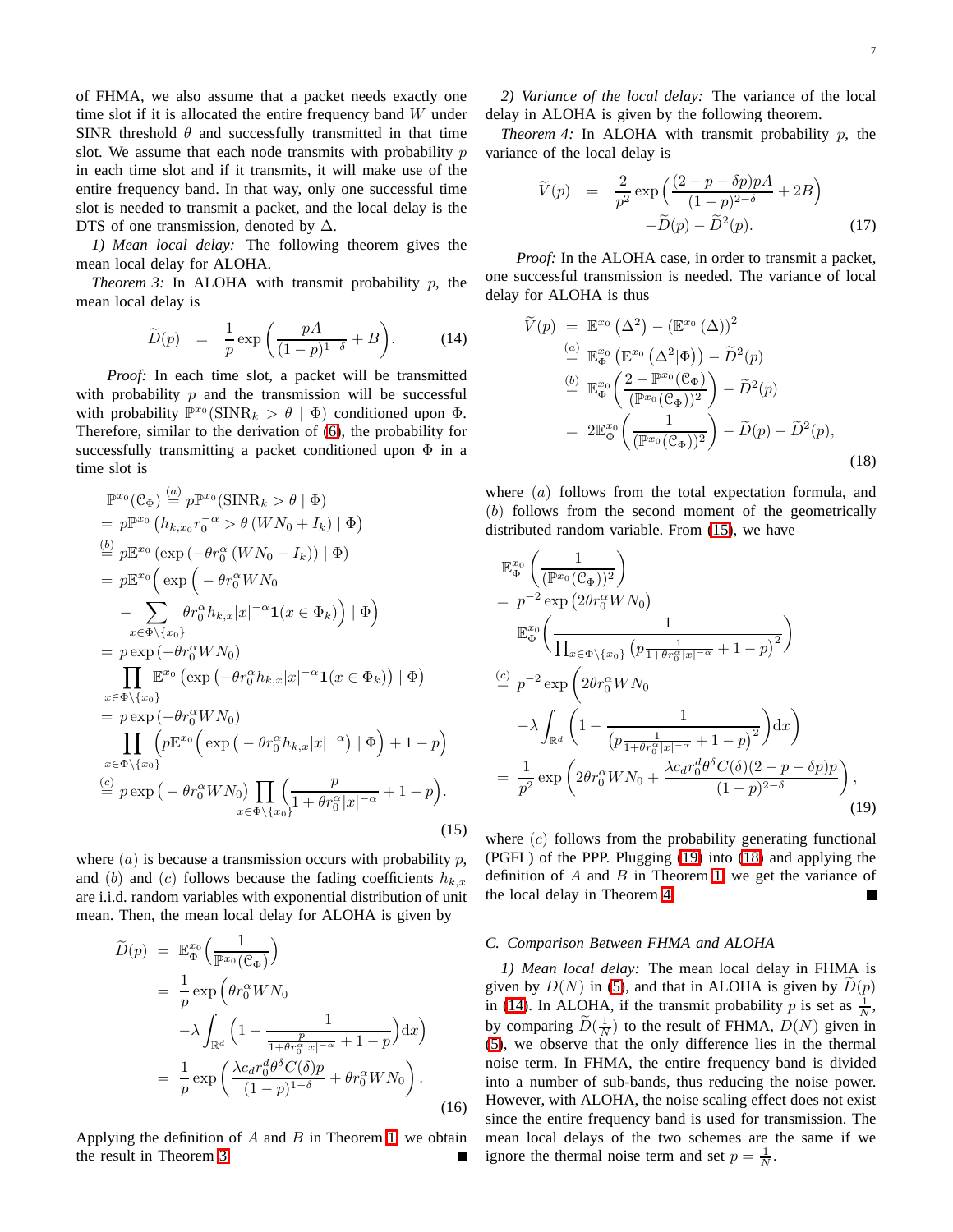*2) Variance of the local delay:* Comparing [\(11\)](#page-4-1) and [\(17\)](#page-6-6), we observe that even if the noise is ignored and the transmit probability is set as  $p = \frac{1}{N}$  in ALOHA, there is still an significant difference between the variances of the two schemes when  $N > 1$ : in FHMA, a factor  $N (N + 1)$  exists in the first term, while in ALOHA the factor is  $2N^2$ . When  $N > 1$ , we have  $V(N) < \widetilde{V}(\frac{1}{N})$  and this illustrates that the variance of the local delay for FHMA is less than that for ALOHA (see Fig. [3\)](#page-7-0). We further observe from Fig. [3](#page-7-0) that when  $N \rightarrow \infty$ , the variance for FHMA stabilizes at a typically small value, while for ALOHA, the variance increases quickly with N. To understand the limiting characteristics quantitatively, we evaluate how the variances of the local delay scale with N in the following proposition.

*Proposition 1:* For FHMA with number of sub-bands  $N >$ 1, the variance of the local delay is

$$
V(N) = (2 - \delta)A + B + O\left(\frac{1}{N}\right) = \Theta(1).
$$
 (20)

<span id="page-7-4"></span>For ALOHA with transmit probability  $p = \frac{1}{N} < 1$ , the variance of the local delay is

$$
\widetilde{V}(\frac{1}{N}) = \Theta(N^2). \tag{21}
$$

<span id="page-7-1"></span>*Proof:* For FHMA with number of sub-bands  $N > 1$ , from [\(5\)](#page-3-2), we have

$$
D(N) = N \exp\left(\frac{A+B}{N} + \frac{(1-\delta)A}{N^2} + O\left(\frac{1}{N^3}\right)\right)
$$
  
=  $N + (A+B)$   
+  $\left(\frac{(A+B)^2}{2} + (1-\delta)A\right)\frac{1}{N} + O\left(\frac{1}{N^2}\right)$ . (22)

<span id="page-7-2"></span>Then,  $D^2(N)$  is given by

$$
D^{2}(N) = N^{2} + 2(A+B)N + 2(A+B)^{2}
$$
  
+2(1 - \delta)A + O\left(\frac{1}{N}\right). (23)

<span id="page-7-3"></span>From [\(11\)](#page-4-1), we have the variance of the local delay as

$$
V(N) = N(N+1) \exp\left(\frac{2B}{N} + \frac{2A}{N} - \frac{3(\delta - 1)A}{N^2}\right)
$$

$$
+O\left(\frac{1}{N^3}\right) - D(N) - D^2(N)
$$

$$
= N^2 + (2A + 2B + 1)N + 2(A + B)
$$

$$
+2(A + B)^2 - 3(\delta - 1)A
$$

$$
-D(N) - D^2(N) + O\left(\frac{1}{N}\right).
$$
(24)

Plugging [\(22\)](#page-7-1) and [\(23\)](#page-7-2) into [\(24\)](#page-7-3), we get the result in [\(20\)](#page-7-4). The derivations of the limiting for ALOHA is similar, and we omit the details of that proof.

### *D. Finiteness of the Mean Local Delay*

To understand why the mean local delay goes to infinity when  $N$  is set to one, let us consider the expression for the mean local delay  $D = N \mathbb{E}_{\Phi}^{x_0} \left( \frac{1}{\mathbb{P}^{x_0}(\mathcal{C}_{\Phi})} \right)$  $\int$  in FHMA, where



<span id="page-7-0"></span>Fig. 3. Normalized variances of the local delay for FHMA,  $\frac{V(N)}{(\log_2(1+\theta))^2}$ , and for ALOHA,  $\frac{\widetilde{V}(\frac{1}{N})}{(\log_2(1+\theta))^2}$ , as a function of the number of sub-bands N, when  $d = 2$ ,  $\lambda = 0.01 \text{m}^{-2}$ ,  $\alpha = 4$ ,  $r = 5 \text{m}$ , and thermal noise ignored.

 $\frac{1}{\mathbb{P}^{x_0}(\mathcal{C}_\Phi)}$  is a random variable with support set  $(1, +\infty)$  because it is the reciprocal of the successful transmit probability conditioned upon the PPP  $\Phi$ . When  $N = 1$ , the expectation  $\mathbb{E}_{\Phi}^{x_0} \left( \frac{1}{\mathbb{P}^{x_0}(\mathcal{C}_{\Phi})} \right)$ is infinity because the ccdf of  $\frac{1}{\mathbb{P}^{x_0}(\mathcal{C}_{\Phi})}$  has a heavy tail. To show the heavy tail behavior, let us derive a lower bound for the ccdf of the local delay when  $N = 1$ . Ignoring the thermal noise term in [\(6\)](#page-3-3), for  $N = 1$  and any  $t \in (1, +\infty)$ , we have

<span id="page-7-5"></span>
$$
\mathbb{P}^{x_0}\left(\frac{1}{\mathbb{P}^{x_0}(\mathcal{C}_{\Phi})}>t\right) = \mathbb{P}^{x_0}\left(\prod_{x \in \Phi \setminus \{x_0\}} (1 + \theta r_0^{\alpha}|x|^{-\alpha}) > t\right)
$$
  
> 
$$
\mathbb{P}^{x_0}\left(1 + \theta r_0^{\alpha}|x_{\min}|^{-\alpha} > t\right)
$$
  
> 
$$
\mathbb{P}^{x_0}\left(\theta r_0^{\alpha}|x_{\min}|^{-\alpha} > t\right)
$$
  
= 
$$
\mathbb{P}^{x_0}\left(|x_{\min}| < \theta^{\frac{1}{\alpha}}t^{-\frac{1}{\alpha}}r_0\right),
$$
 (25)

where  $x_{\min} = \operatorname{argmin}_{x \in \Phi \setminus \{x_0\}} |x|$  is the nearest interfering transmitter to the receiver. The distance between the receiver and its nearest interfering transmitter has cumulative distribution function (cdf) as  $b(r) = 1 - \exp(-c_d \lambda r^d)$ . Substituting this cdf into [\(25\)](#page-7-5) and letting  $\delta = \frac{2}{\alpha}$ , we get

<span id="page-7-6"></span>
$$
\mathbb{P}^{x_0}\left(\frac{1}{\mathbb{P}^{x_0}(\mathcal{C}_\Phi)} > t\right) > 1 - \exp\left(-c_d \lambda \theta^\delta t^{-\delta} r_0^d\right) \tag{26}
$$

$$
\sim \frac{c_d \lambda \theta^\delta r_0^d}{t^\delta}, \quad t \to \infty. \tag{27}
$$

The function  $g(t) = 1 - \exp(-C_0 t^{-\delta})$ , where  $C_0 = c_d \lambda \theta^{\delta} r_0^d$ , gives a lower bound for the ccdf of the local delay when  $N = 1$  (see Fig. [4\)](#page-8-2).

By the identity of  $\mathbb{E}(X) = \int_0^\infty \mathbb{P}(X > t) dt$  for any nonnegative random variable X and the inequality  $e^{-x} < 1-x+$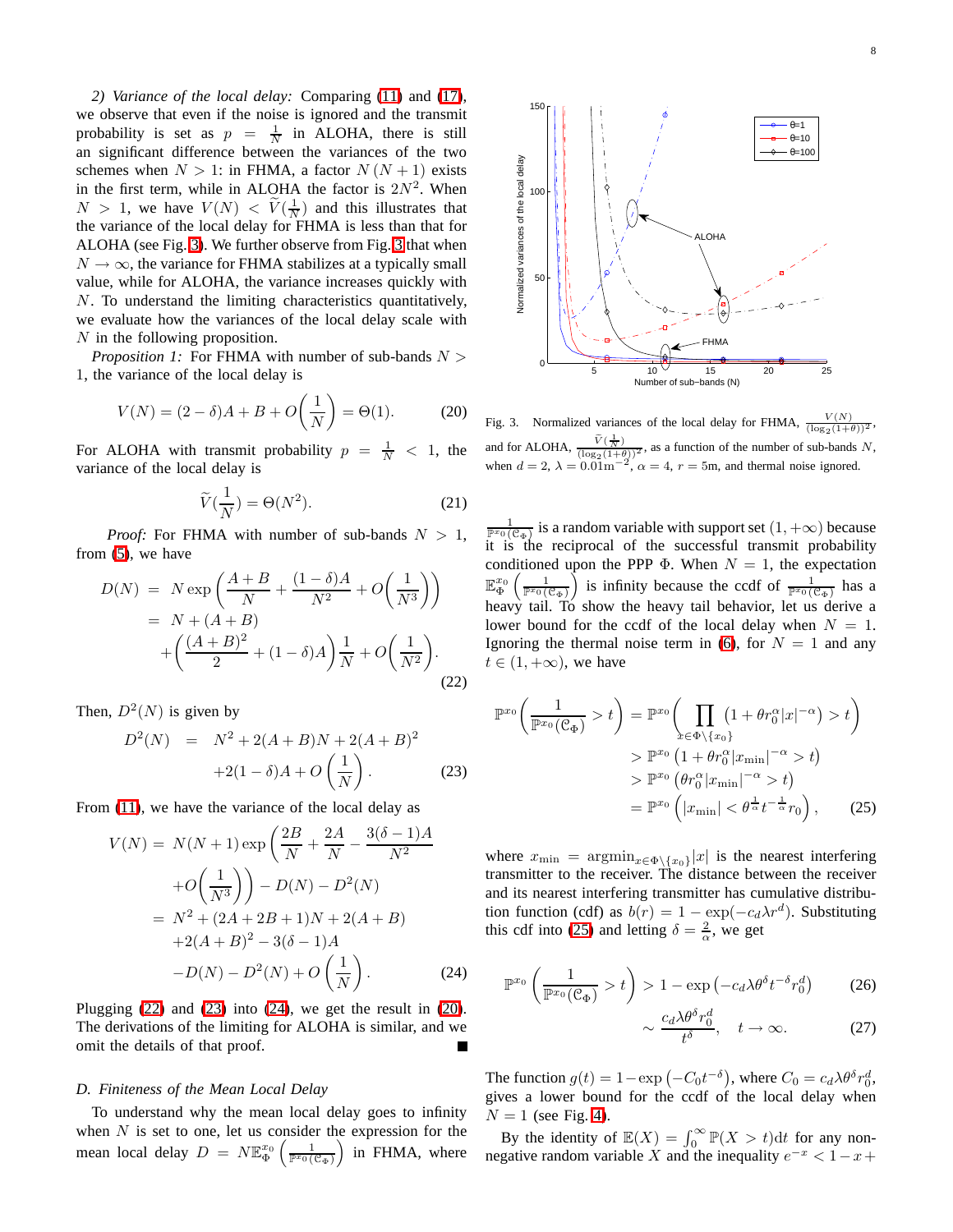$$
\frac{x^2}{2} \text{ for } x > 0, \text{ we have}
$$
\n
$$
\mathbb{E}_{\Phi}^{x_0} \left( \frac{1}{\mathbb{P}^{x_0}(\mathcal{C}_{\Phi})} \right) = \int_0^\infty \left( \mathbb{P}^{x_0} \left( \frac{1}{\mathbb{P}^{x_0}(\mathcal{C}_{\Phi})} > t \right) \right) dt
$$
\n
$$
= 1 + \int_1^\infty \left( \mathbb{P}^{x_0} \left( \frac{1}{\mathbb{P}^{x_0}(\mathcal{C}_{\Phi})} > t \right) \right) dt
$$
\n
$$
> 1 + \int_1^\infty \left( 1 - \exp(-C_0 t^{-\delta}) \right) dt
$$
\n
$$
> 1 + \int_1^\infty \left( C_0 t^{-\delta} - \frac{1}{2} C_0^2 t^{-2\delta} \right) dt
$$
\n
$$
= \infty.
$$
\n(28)



<span id="page-8-2"></span>Fig. 4. Lower bound for the ccdf of the local delay, given by [\(26\)](#page-7-6), when  $N = 1$  in the 2-dimensional case ( $d = 2$ ). The intensity of transmitters is  $\lambda = 0.01$ m<sup>-2</sup> and the path loss exponent is  $\alpha = 4$ .

When FHMA is applied with  $N > 1$ , there is an additional term  $\frac{N-1}{N}$  in the success probability given by [\(6\)](#page-3-3), which prevents  $\mathbb{P}^{x_0}(\mathcal{C}_{\Phi})$  from getting too small when  $|x|$  approaches zero. It can be interpreted intuitively that, although there are some interfering transmitters very close to the receiver, the application of FHMA guarantees that there is always a relatively large probability that those transmitters do not continuously cause interference to the receiver.

## <span id="page-8-1"></span>*E. The effect of bounded path loss function*

In the discussion above, we have considered the unbounded path loss function  $l(r) = \kappa r^{-\alpha}$ . Though the unbounded path loss function is an idealized model, it gives an effective approximation to the actual path loss and results in concise results [22], [23]. In this subsection, we compare the results derived under the unbounded path loss function to that under the bounded path loss function  $l(r) = \kappa (r^{\alpha} + \varepsilon)^{-1}$ , where  $\varepsilon > 0$ . The unbounded path loss function is the limiting case of the bounded path loss function as  $\varepsilon \to 0$ .

Without loss of generality, we take FHMA as an example. By replacing  $l(r) = \kappa r^{-\alpha}$  with  $l(r) = \kappa (r^{\alpha} + \varepsilon)^{-1}$  in the derivations of Theorem [1](#page-3-4) and Theorem [2,](#page-4-0) we obtain the mean and variance of the local delay under the assumption of bounded path loss function as follows.

$$
D_{\varepsilon}(N) = N \exp\left(\frac{(r_0^{\alpha} + \varepsilon)\theta W N_0}{N} + \frac{\lambda c_d (r_0^{\alpha} + \varepsilon)\theta C(\delta)}{(N\varepsilon + (N-1)\theta(r_0^{\alpha} + \varepsilon))^{1-\delta} N^{\delta}}\right),
$$
(29)

$$
V_{\varepsilon}(N) = N (N + 1) \exp\left(\frac{2\theta r_0^{\alpha} W N_0}{N} + \frac{(2N\varepsilon + (2N - 1 - \delta)\theta (r_0^{\alpha} + \varepsilon))\lambda c_d (r_0^{\alpha} + \varepsilon)\theta C(\delta)}{N^{\delta}(N\varepsilon + (N - 1)\theta (r_0^{\alpha} + \varepsilon))^{2 - \delta}}\right) - D_{\varepsilon}(N) - D_{\varepsilon}^2(N).
$$
 (30)

When  $N = 1$ , both  $D_{\varepsilon}(1)$  and  $V_{\varepsilon}(1)$  are finite if  $\varepsilon > 0$ . Setting  $\varepsilon = 0$  reproduces the results for the unbounded model, as expected. As can be seen, the difference between the results for the unbounded model and the bounded one decreases with increasing  $r_0$  or decreasing  $\theta$ . In order to evaluate the difference, we set  $\varepsilon$  as the typical value  $\kappa$  (i.e., the path loss becomes  $l(r) = \kappa (r^{\alpha} + \kappa)^{-1}$  such that the received power never exceeds the transmitted one without fading. The value of  $\kappa$  is the path loss at 1m TX-RX separation, which is rather small, typically like −30dB [24, Ch. 3]. Therefore, as  $\varepsilon = \kappa \to 0$ , the mean local delay for  $N = 1$  is approximated as

$$
D_{\varepsilon}(1) \sim \exp\left(\theta r_0^{\alpha} W N_0 + \frac{\lambda c_d r_0^{\alpha} \theta C(\delta)}{\varepsilon^{1-\delta}}\right), \quad \varepsilon \to 0. \quad (31)
$$

It is observed that  $D_{\varepsilon}(1)$  increases exponentially with respect to  $1/\epsilon^{1-\delta}$  as  $\varepsilon \to 0$ . For the realistic bounded path loss model, in which  $\varepsilon$  is rather small, the mean local delay when  $N = 1$ is finite though extremely large. Thus, we can conclude that for the realistic bounded path loss model, when  $N > 2$  the boundedness of the path loss has only negligible effect on the mean and the variance of the local delay; when  $N = 1$  the mean local delay is extremely large and thus can be considered as infinity for practical purposes.

## <span id="page-8-0"></span>IV. OPTIMAL PARAMETERS TO MINIMIZE MEAN LOCAL DELAY

In this section, we analyze the optimal number of sub-bands in FHMA and optimal transmit probability in ALOHA to minimize the mean local delay. Deriving the optimal parameters is difficult, and the results may not be compact; thus, we resort to deriving tight bounds for the optimal values.

## *A. FHMA*

In the derivation, we relax  $N$  to be continuous and subsequently take the actual optimal number to be a nearby integer. The following theorem gives the bounds of the optimal number of sub-bands.

*Theorem 5:* The bounds of the optimal number of subbands that minimizes the mean local delay are given by

<span id="page-8-3"></span>
$$
N_{\rm opt} \in [[t_0], [t_0] + 2], \quad t_0 = \lambda c_d r_0^d \theta^\delta C(\delta) + \theta r_0^\alpha W N_0. \tag{32}
$$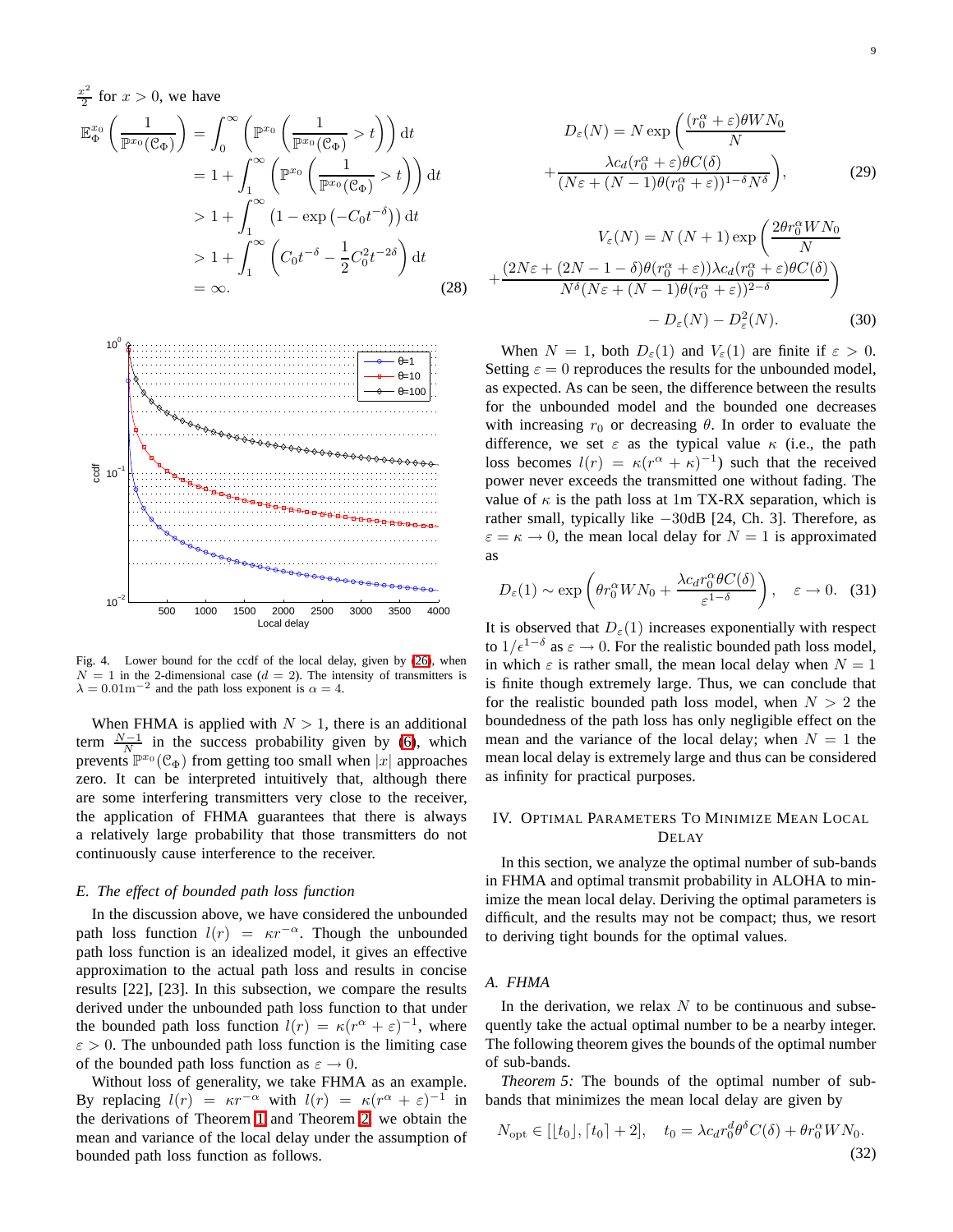*Proof:* Based on the result of [\(5\)](#page-3-2), we get the derivative of the mean local delay  $D'(N)$  when  $N > 1$  as follows

$$
D'(N) = f(N) \exp \left(\lambda c_d r_0^d \theta^\delta C(\delta) (N-1)^{\delta-1} N^{-\delta} + \theta r_0^\alpha W N_0 N^{-1}\right),
$$
\n(33)

where

$$
f(N) = 1 - \frac{1}{N} \left( \lambda c_d r_0^d \theta^\delta C(\delta) \left( \frac{N}{N-1} \right)^{1-\delta} \frac{N-\delta}{N-1} + \theta r_0^\alpha W N_0 \right).
$$
 (34)

We observe that  $f(N)$  is strictly monotonically increasing in  $N$ ; this means that there is only one optimal value  $N_{\text{opt}}$  that satisfies  $D'(N_{\text{opt}}) = 0$ , which is given by  $f(N_{\text{opt}}) = 0$ . From  $f(N_{\text{opt}}) = 0$ , we get

$$
N_{\rm opt} = \lambda c_d r_0^d \theta^\delta C(\delta) \left(\frac{N_{\rm opt}}{N_{\rm opt} - 1}\right)^{2-\delta} \frac{N_{\rm opt} - \delta}{N_{\rm opt}} + \theta r_0^\alpha W N_0.
$$
 (35)

<span id="page-9-1"></span><span id="page-9-0"></span>Since  $N_{\text{opt}}/(N_{\text{opt}} - 1) > 1$  and  $0 < \delta < 1$ , we have

$$
N_{\rm opt} > \lambda c_d r_0^d \theta^\delta C(\delta) \left(\frac{N_{\rm opt}}{N_{\rm opt} - 1}\right)^{2-\delta} \frac{N_{\rm opt} - 1}{N_{\rm opt}} + \theta r_0^\alpha W N_0 > \lambda c_d r_0^d \theta^\delta C(\delta) + \theta r_0^\alpha W N_0,
$$
 (36)

This gives a lower bound for the optimal value  $N_{\text{opt}}$ . Next we derive an upper bound for  $N_{\text{opt}}$ . From [\(35\)](#page-9-0), we have

$$
N_{\rm opt} < \lambda c_d r_0^d \theta^\delta C(\delta) \left(\frac{N_{\rm opt}}{N_{\rm opt} - 1}\right)^2 + \theta r_0^\alpha W N_0
$$
\n
$$
< \left(\lambda c_d r_0^d \theta^\delta C(\delta) + \theta r_0^\alpha W N_0\right) \left(\frac{N_{\rm opt}}{N_{\rm opt} - 1}\right)^2.
$$

Then, we have

$$
\frac{(N_{\rm opt} - 1)^2}{N_{\rm opt}} < \lambda c_d r_0^d \theta^\delta C(\delta) + \theta r_0^\alpha W N_0.
$$
  

$$
N_{\rm opt} - 2 + \frac{1}{N_{\rm opt}} < \lambda c_d r_0^d \theta^\delta C(\delta) + \theta r_0^\alpha W N_0.
$$

$$
N_{\rm opt} < \lambda c_d r_0^d \theta^\delta C(\delta) + \theta r_0^\alpha W N_0 + 2. \tag{37}
$$
\nhining (36) and (37) and noting that N is an integer, we

<span id="page-9-2"></span>Combining [\(36\)](#page-9-1) and [\(37\)](#page-9-2) and noting that  $N$  is an integer, we get the bounds of  $N_{\text{opt}}$ .

The bounds given here are rather simple and tight. If frequency splitting is not applied (the case of  $N = 1$ ), the mean local delay will surely be infinite. To guarantee a finite mean local delay, the value of  $N$  should be at least two. It is valuable to investigate for which range of parameters the optimal value  $N_{\text{opt}}$  will be two. The following corollary gives such a condition.

<span id="page-9-3"></span>*Corollary 1:* If the intensity of transmitters  $\lambda$  satisfies the following inequality,

$$
\lambda < \frac{\ln\frac{3}{2} - \frac{1}{6}\theta r_0^{\alpha} W N_0}{c_d r_0^d \theta^{\delta} C(\delta) (2^{-\delta} - 2^{\delta - 1} 3^{-\delta})},\tag{38}
$$

the optimal number of sub-bands  $N_{\text{opt}}$  that minimizes the mean local delay will be two.

*Proof:* Since we have proved that mean local delay  $D(N)$ is a function that first decreases and then increases with  $N$ , the condition for  $N_{\text{opt}} = 2$  is  $D(2) < D(3)$ . By substituting the expression of mean local delay [\(5\)](#page-3-2) into  $D(2) < D(3)$ , we get the condition in the corollary. Notice that the right side of the inequality in [\(38\)](#page-9-3) may be negative, in which case the condition for  $\lambda$  cannot be satisfied and then the optimal number of sub-bands will never be two.

In Fig. [5,](#page-9-4) we plot the optimal number of sub-bands  $N_{\text{opt}}$ and its bounds given in [\(32\)](#page-8-3) as a function of the path loss exponent for different  $\theta$ . The optimal number  $N_{\text{opt}}$  is obtained by numerical calculation of the solution of the equation [\(35\)](#page-9-0). We observe from Fig. [5](#page-9-4) that the bounds are quite tight and give excellent approximation of the value  $N_{\text{opt}}$ . This figure also shows that the optimal value  $N_{\text{opt}}$  decreases with increasing path loss exponent, which verifies our aforementioned discussion regarding Fig. [2.](#page-5-0) The curves show that when the path loss exponent is fixed, the optimal number  $N_{\text{opt}}$  is an increasing function of the SINR threshold  $\theta$ , which can be also perceived from the expression [\(32\)](#page-8-3). This is reasonable since with larger SINR threshold, the condition for successful transmission becomes harsher, and more sub-bands are needed to meet the stronger requirements. In Fig. [6,](#page-10-1) we plot the minimum value of the normalized mean local delay when the optimum number of sub-bands  $N_{\text{opt}}$  is used. We observe from Fig. [6](#page-10-1) that there are intersection points between different curves, implying that the choice of SINR threshold  $\theta$  has direct impact on the mean local delay. In Section [V,](#page-10-0) we will try to obtain the optimal SINR threshold.



<span id="page-9-4"></span>Fig. 5. Optimal number of sub-bands  $N_{\text{opt}}$  and its bounds  $(t_0, t_0 + 2)$  as a function of the path loss exponent for varying  $\alpha$ .

## *B. ALOHA*

Since the expressions of the mean local delays for ALOHA and for FHMA are the same when  $p = 1/N$  and thermal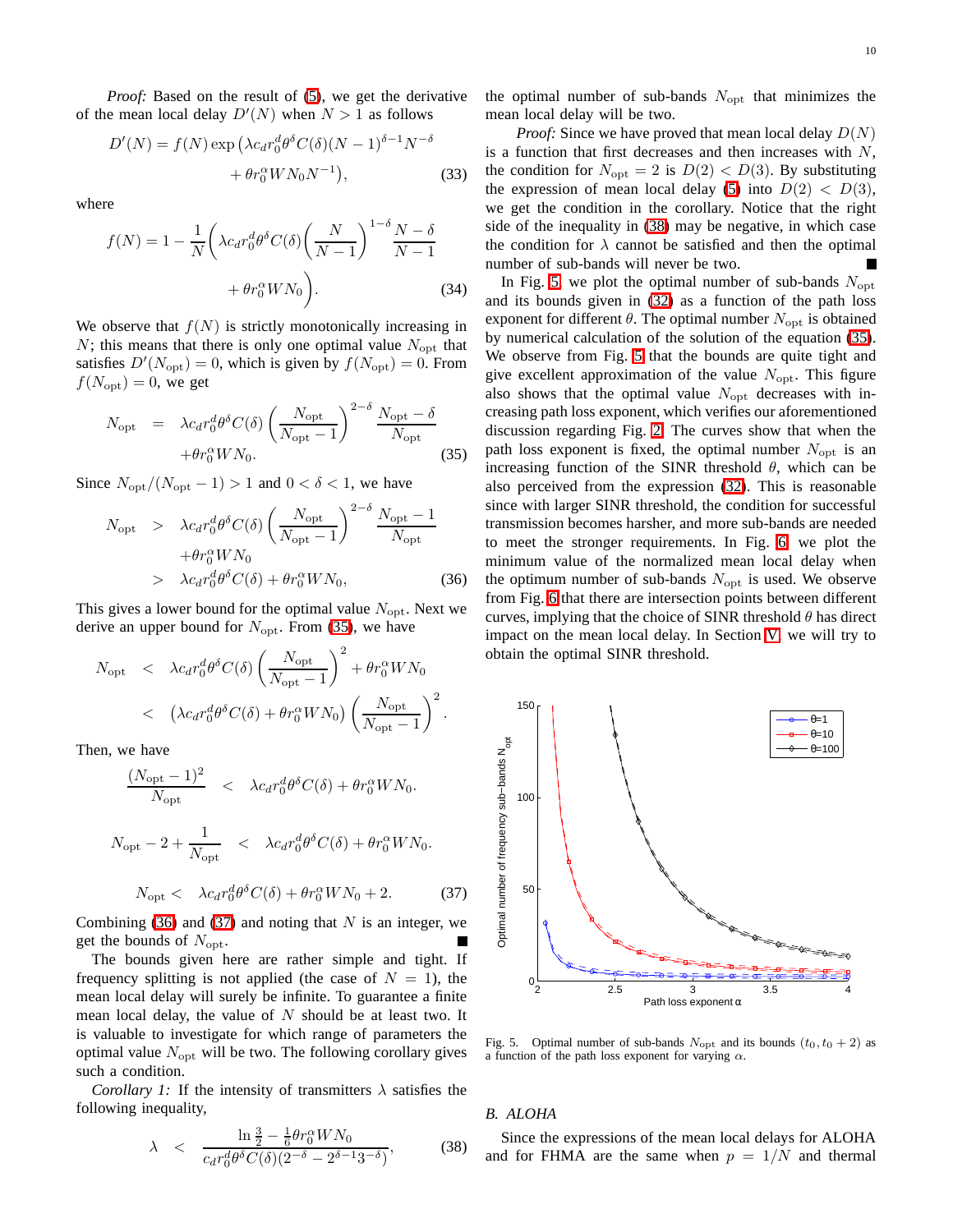

<span id="page-10-1"></span>Fig. 6. Minimum of the normalized mean local delay  $\frac{D(N_{\text{opt}})}{\log_2(1+\theta)}$  as a function of the path loss exponent  $\alpha$ .

noise ignored, we give the optimal transmit probability in the following theorem directly and omit the proof.

*Theorem 6:* The bounds of the optimal transmit probability which minimizes the mean local delay is

$$
p_{\rm opt} \in \left(\frac{1}{\lambda c_d r_0^d \theta^\delta C(\delta) + 2}, \frac{1}{\lambda c_d r_0^d \theta^\delta C(\delta)}\right). \tag{39}
$$

## V. OPTIMAL SINR THRESHOLD  $\theta$

<span id="page-10-0"></span>In the discussion above, we have already derived tight bounds for the optimal number of sub-bands  $N_{\text{opt}}$  and the optimal transmit probability  $p_{opt}$  to minimize the mean local delay when the SINR threshold  $\theta$  is fixed. The following analysis will focus on deriving the optimal threshold  $\theta_{\rm opt}$  or its bounds when the number of sub-bands  $N$  or the transmit probability  $p$  is fixed. However, as mentioned in Section [II,](#page-2-0) the duration of each time slot is proportional to  $\frac{1}{\log_2(1+\theta)}$ . In order to characterize the actual delay, we slightly modify the optimization objective as the normalized mean local delay, i.e.,  $\frac{D(N)}{\log_2(1+\theta)}$  for FHMA and  $\frac{\tilde{D}(p)}{\log_2(1+\theta)}$  for ALOHA. In the following analysis, we consider two asymptotic regimes: the interference-limited regime and the noise-limited regime. The interference-limited regime is typically encountered in cellular radio systems like CDMA networks, where the interference dominates over the thermal noise. The noise-limited regime is appropriate if the distance between concurrent transmitters is much larger than the distance of the typical link, in which case the interference in the network is negligible.

## *A. FHMA*

The following theorem gives the optimal threshold  $\theta_{\rm opt}$  and its bounds for FHMA in the interference-limited regime and noise-limited regime respectively.

*Theorem 7:* In the noise-limited regime, the optimal threshold  $\theta_{\text{opt}}$  that minimizes the normalized mean local delay

 $D(N)$  $\frac{D(N)}{\log_2(1+\theta)}$  for FHMA is given by

$$
\theta_{\rm opt} = \exp\left(W\left(\frac{N}{r_0^{\alpha}WN_0}\right)\right) - 1,\tag{40}
$$

<span id="page-10-2"></span>where  $W(z)$  is the Lambert W function which solves  $W(z)e^{W(z)} = z$ . In the interference-limited regime, the bounds of  $\theta_{\rm opt}$  are given by

$$
\theta_{\rm opt} \in \left( b_0^{-1/(\delta+1)} - 1, b_0^{-1/\delta} \right), \n b_0 = \lambda c_d r_0^d \delta C(\delta) (N-1)^{\delta-1} N^{-\delta}.
$$
\n(41)

<span id="page-10-4"></span>*Proof:* The derivative of the normalized mean local delay with respective to  $\theta$  is

$$
\frac{\partial \left(\frac{D(N)}{\log_2(1+\theta)}\right)}{\partial \theta} = \frac{h(\theta)\theta^{\delta-1}N}{\log_2(1+\theta)} \exp\left(\theta r_0^{\alpha}WN_0N^{-1} + \lambda c_d r_0^d \theta^{\delta} C(\delta)(N-1)^{\delta-1}N^{-\delta}\right), \tag{42}
$$

where  $h(\theta)$  is as follows

$$
h(\theta) = \lambda c_d r_0^d \delta C(\delta) (N-1)^{\delta-1} N^{-\delta}
$$

$$
+ r_0^{\alpha} W N_0 N^{-1} \theta^{1-\delta} - \frac{1}{\theta^{\delta-1} (1+\theta) \ln(1+\theta)}.
$$
(43)

Next, we prove that  $h(\theta)$  is a strictly increasing function of θ, then we show that the equation  $h(θ) = 0$  has a unique solution. Let  $l(\theta) = \theta^{\delta-1}(1+\theta)\ln(1+\theta)$  and the derivative of  $l(\theta)$  is as follows

$$
l'(\theta) = ((\delta - 1)\theta^{\delta - 2} + \delta \theta^{\delta - 1})\ln(1 + \theta) + \theta^{\delta - 1}
$$
  
> 
$$
((\delta - 1)\theta^{\delta - 2} + \delta \theta^{\delta - 1})\theta + \theta^{\delta - 1}
$$
  
> 0.

Thus,  $l(\theta)$  is a strictly increasing function of  $\theta$ . This implies that  $h(\theta)$  is also a strictly increasing function of  $\theta$ . Since  $\lim_{\theta \to 0^+} h(\theta) = -\infty$  and  $\lim_{\theta \to \infty} h(\theta) = +\infty$ , the equation  $h(\theta) = 0$  has a unique solution  $\theta_{\rm opt}$  that minimizes the mean local delay.

In the noise-limited regime, the equation  $h(\theta) = 0$  has the form

$$
r_0^{\alpha} W N_0 N^{-1} \theta^{1-\delta} - \frac{1}{\theta^{\delta-1} (1+\theta) \ln(1+\theta)} = 0.
$$
 (44)

Solving this equation we obtain [\(40\)](#page-10-2).

<span id="page-10-3"></span>In the interference-limited regime, the noise is ignored, and  $h(\theta) = 0$  has the form

$$
\lambda c_d r_0^d \delta C(\delta)(N-1)^{\delta-1} N^{-\delta}
$$

$$
-\frac{1}{\theta^{\delta-1}(1+\theta)\ln(1+\theta)} = 0.
$$
(45)

A closed-form solution for the above equation does not exist. By applying the inequalities  $\frac{\theta}{1+\theta} < \ln(1+\theta) < \theta$  to [\(45\)](#page-10-3), we get the following inequalities

$$
\frac{1}{(1+\theta)^{\delta+1}} < \frac{1}{\theta^{\delta}(1+\theta)}
$$
\n
$$
< \lambda c_d r_0^d \delta C(\delta)(N-1)^{\delta-1} N^{-\delta} < \frac{1}{\theta^{\delta}}.\tag{46}
$$

From the above inequalities, we get the bounds in [\(41\)](#page-10-4)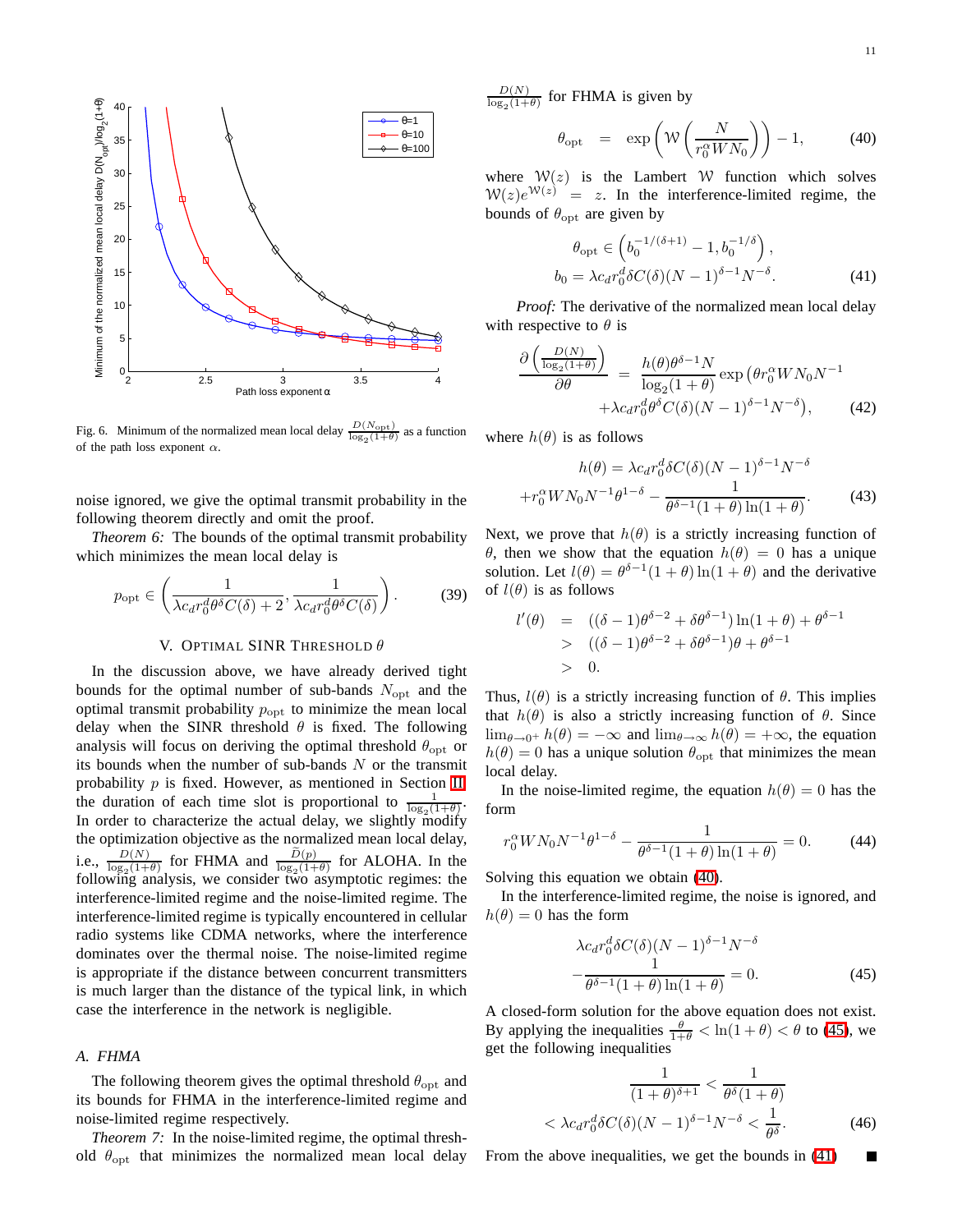## *B. ALOHA*

Based on the similarity between the expressions of the normalized mean local delays for ALOHA and for FHMA, we obtain the optimal threshold for ALOHA directly.

*Theorem 8:* In noise-limited regime, the optimal threshold  $\theta_{\rm opt}$  that minimizes the normalized mean local delay for ALOHA is as follows

$$
\theta_{\rm opt} = \mathcal{W}\left(\exp\left(\frac{1}{r_0^{\alpha}WN_0}\right)\right) - 1. \tag{47}
$$

In interference-limited regime, the bounds of  $\theta_{\rm opt}$  are given by

$$
\theta_{\rm opt} \in \left( b_0^{-1/(\delta+1)} - 1, b_0^{-1/\delta} \right), \n b_0 = \lambda c_d r_0^d \delta C(\delta) p (1 - p)^{\delta - 1}.
$$
\n(48)

#### VI. DESIGN INSIGHTS

## <span id="page-11-0"></span>*A. Mean Delay-Jitter Tradeoff*

The jitter of delay, typically characterized by the packet delay variation, is defined in [25] and [26]. In the system design, the delay variation is an important measure that characterizes the fluctuation of delay [27]. For interactive realtime applications, e.g., VoIP, large delay variance can be a serious issue. To the best of our knowledge, the variance of local delay has not been explored in the existing work. The optimal value of  $N$  that minimizes the mean local delay is often not the one that minimizes the variance; thus there is a tradeoff between the mean and the variance of the local delay. Fig. [7\(a\)](#page-11-2) and Fig. [7\(b\)](#page-11-3) visualize the relationship between the mean and the variance of the normalized local delay for FHMA and for ALOHA respectively. From Fig. [7\(a\)](#page-11-2) we observe that in FHMA the favorable operating point has a reasonably wide tuning range because the variance stabilizes fast as  $N$  increases. In contrast, we observe from Fig.  $7(b)$ that in ALOHA the curves turn sharply.

#### *B. Tail Probability of the Local Delay*

The tail probability is an important measure of the system performance since one may require (as a QoS constraint) that the probability that the local delay exceeds a certain threshold is less than a predefined value. Based on the mean and variance we have derived and by applying the one-tailed Chebyshev's inequality, we obtain an upper bound for the tail probability.

For example, in FHMA with  $N > 1$ , letting  $X = \sum_{i=1}^{N} \Delta_i$ be the local delay, the tail probability is upper bounded as follows

<span id="page-11-4"></span>
$$
\mathbb{P}\{X > T_0\} \le \frac{V(N)}{V(N) + (T_0 - D(N))^2}, \quad \text{for} \quad T_0 > D(N). \tag{49}
$$

For example, if we let the design requirement be that the probability that the local delay exceeds 10 is less than 5%. Then, when the threshold of the local delay is fixed as  $T_0 = 10$ , the upper bound of the tail probability given by [\(49\)](#page-11-4) with varying  $N$  is shown in Fig. [8.](#page-12-0) We observe that in order to achieve the probability 5%, the number of sub-bands N for the case when  $\theta = 1, 10, 100$  should be chosen larger than 15, 50, 95 respectively.

<span id="page-11-2"></span>

<span id="page-11-3"></span>Fig. 7. Mean delay-jitter tradeoff.

The bounds based on Chebyshev's inequality will typically not provide the tightest bounds. However, it generally cannot be improved if only the mean and variance are available. On the other hand, if further statistical information is provided, a number of methods may be developed to improve the sharpness of the bounds, for example, through the use of semivariances if some samples are available, or through the use of Bhattacharyya's inequality or large-deviations based inequalities if higher moments or even the moment generating functions are available.

### VII. CONCLUSIONS

<span id="page-11-1"></span>In this work, we studied the problem of reducing the effect of interference correlation by introducing MAC dynamics. We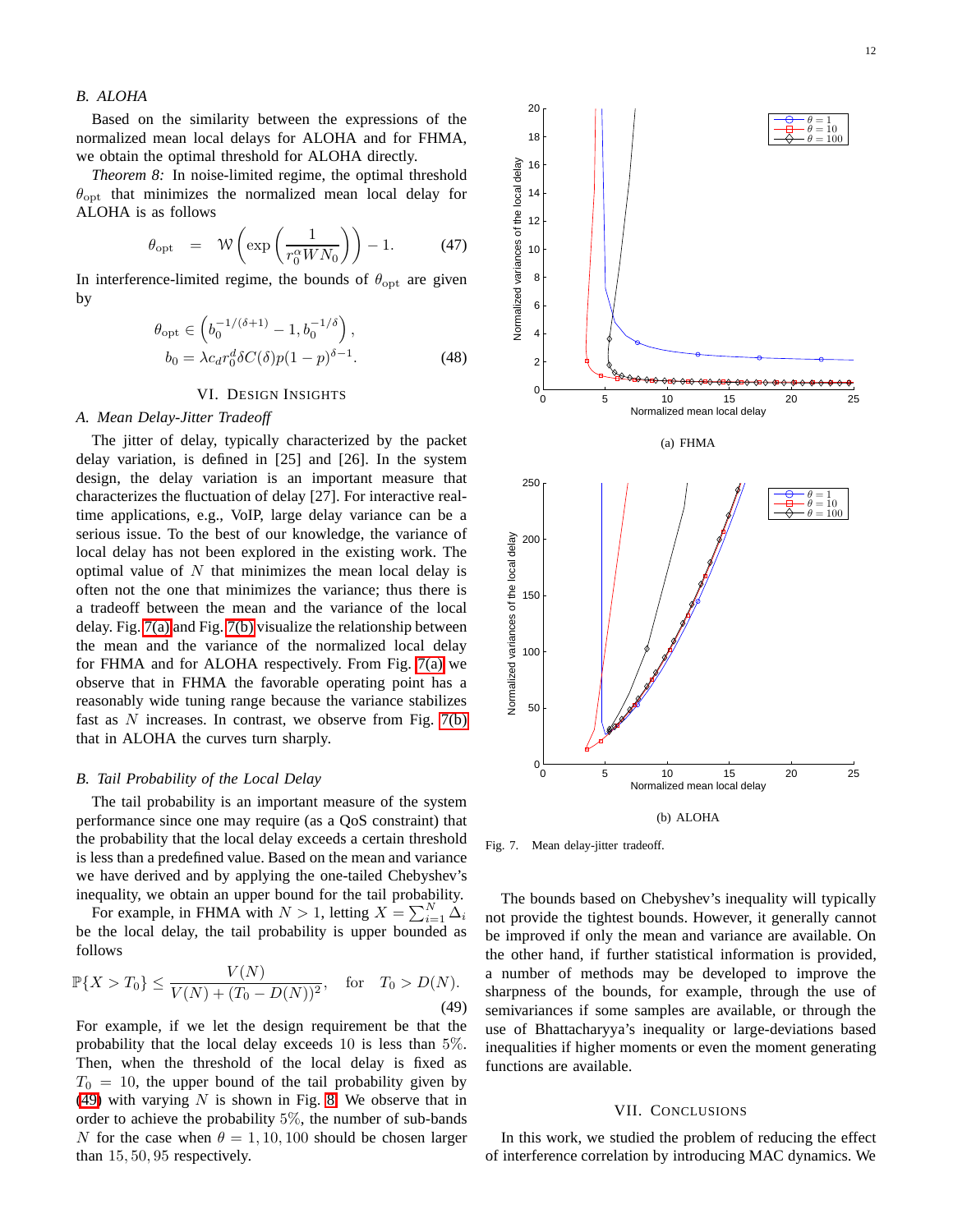

<span id="page-12-0"></span>Fig. 8. Upper bounds of the tail probability of local delay given by [\(49\)](#page-11-4) as a function of the number of sub-bands N when fixing  $T_0 = 10$  in FHMA.

derived the mean and variance of the local delay and evaluated how the interference correlation can be reduced by FHMA and ALOHA. We also evaluated the optimal number of sub-bands in FHMA and the optimal transmit probability in ALOHA that minimize the mean local delay.

The results reveal that there exist two operation regimes for the network, the correlation-limited regime and bandwidthlimited regime, which are separated by the optimal number of sub-bands in FHMA and the optimal transmit probability in ALOHA. If no MAC dynamics is employed, the local delay has a heavy tail distribution which results in infinite mean local delay; meanwhile, employing FHMA and ALOHA will greatly decrease the mean local delay. By comparing the results of FHMA and ALOHA, we observed that while the mean local delays of the two protocols are the same for certain parameters, the variances are rather different. According to the results established herein, FHMA outperforms ALOHA if implementation costs like overhead are not taken into consideration; however, when considering the implementation costs, the overhead for FHMA may be much higher than ALOHA because in FHMA each transmitter should inform the corresponding receiver which sub-band to listen on.

## ACKNOWLEDGEMENT

The authors wish to thank the anonymous reviewers for their constructive comments.

#### **REFERENCES**

- [1] C. Chuah, D. Tse, J. Kahn, and R. Valenzuela, "Capacity scaling in MIMO wireless systems under correlated fading," *IEEE Transactions on Information Theory*, vol. 48, no. 3, pp. 637–650, 2002.
- [2] M. Haenggi, "Diversity Loss due to Interference Correlation," *IEEE Communications Letters*, vol. 16, no. 10, pp. 1600–1603, Oct. 2012.
- [3] M. Haenggi and R. Smarandache, "Diversity Polynomials for the Analysis of Temporal Correlations in Wireless Networks," *IEEE Transactions on Wireless Communications*, 2013, accepted. Available at http://www.nd.edu/∼[mhaenggi/pubs/twc14.pdf.](http://www.nd.edu/~mhaenggi/pubs/twc14.pdf)
- [4] U. Schilcher, C. Bettstetter, and G. Brandner, "Temporal Correlation of Interference in Wireless Networks with Rayleigh Block Fading," *IEEE Transactions on Mobile Computing*, vol. 11, no. 12, pp. 2109–2120, 2012.
- [5] R. Ganti and M. Haenggi, "Spatial and temporal correlation of the interference in ALOHA ad hoc networks," *IEEE Communications Letters*, vol. 13, no. 9, pp. 631–633, 2009.
- [6] M. Haenggi, "The Local Delay in Poisson Networks," *IEEE Transactions on Information Theory*, vol. 59, no. 3, pp. 1788–1802, Mar. 2013. [7] F. Baccelli and B. Błaszczyszyn, "A new phase transitions for local
- delays in MANETs," in *Proceedings IEEE INFOCOM*, 2010, pp. 1–9. [8] J. G. Andrews, S. Weber, and M. Haenggi, "Ad Hoc Networks: To
- Spread or not to Spread?" *IEEE Communications Magazine*, vol. 45, no. 12, pp. 84–91, Dec. 2007.
- [9] S. P. Weber, X. Yang, J. G. Andrews, and G. De Veciana, "Transmission capacity of wireless ad hoc networks with outage constraints," *IEEE Transactions on Information Theory*, vol. 51, no. 12, pp. 4091–4102, 2005.
- [10] D. Stoyan, W. Kendall, J. Mecke, and L. Ruschendorf, *Stochastic geometry and its applications, 2nd Edition*. Wiley New York, 1987.
- [11] M. Haenggi, J. Andrews, F. Baccelli, O. Dousse, and M. Franceschetti, "Stochastic geometry and random graphs for the analysis and design of wireless networks," *IEEE Journal on Selected Areas in Communications*, vol. 27, no. 7, pp. 1029–1046, 2009.
- [12] M. Haenggi and R. Ganti, *Interference in large wireless networks*. Now Publishers Inc, 2009, vol. 3, no. 2.
- [13] M. Haenggi, *Stochastic Geometry for Wireless Networks*. Cambridge University Press, 2012.
- [14] F. Baccelli and B. Błaszczyszyn, *Stochastic Geometry and Wireless Networks, Volume II: Applications. Foundations and Trends in Networking. Now Publishers*, 2009.
- [15] M. Haenggi, "Local Delay in Poisson Networks with and without Interference," in *Allerton Conference on Communication, Control and Computing*, Sep. 2010.
- [16] ——, "Local Delay in Static and Highly Mobile Poisson Networks with ALOHA," in *Proc. IEEE International Conference on Communications (ICC'10)*, Cape Town, South Africa, May 2010.
- [17] Z. Gong and M. Haenggi, "The Local Delay in Mobile Poisson Networks," *IEEE Transactions on Wireless Communications*, vol. 12, no. 9, pp. 4766–4777, Sep. 2013.
- [18] K. Gulati, R. Ganti, J. Andrews, B. Evans, and S. Srikanteswara, "Characterizing Decentralized Wireless Networks with Temporal Correlation in the Low Outage Regime," *IEEE Transactions on Wireless Communications*, vol. 11, no. 9, pp. 3112–3125, Sep. 2012.
- [19] X. Zhang and M. Haenggi, "Delay-optimal Power Control Policies," *IEEE Transactions on Wireless Communications*, vol. 11, no. 10, pp. 3518–3527, Oct. 2012.
- [20] G. Alfano, R. Tresch, and M. Guillaud, "Spatial diversity impact on the local delay of homogeneous and clustered wireless networks," in *Proc. International ITG Workshop on Smart Antennas (WSA)*. IEEE, 2011, pp. 1–6.
- [21] N. Jindal, J. Andrews, and S. Weber, "Bandwidth partitioning in decentralized wireless networks," *IEEE Transactions on Wireless Communications*, vol. 7, no. 12, pp. 5408–5419, 2008.
- [22] H. Inaltekin, S. B. Wicker, M. Chiang, and H. V. Poor, "On unbounded path-loss models: effects of singularity on wireless network performance," *IEEE Journal on Selected Areas in Communications*, vol. 27, no. 7, pp. 1078–1092, 2009.
- [23] K. Gulati, B. Evans, and S. Srikanteswara, "Joint temporal statistics of interference in decentralized wireless networks," *IEEE Transactions on Signal Processing*, vol. 60, no. 12, pp. 6713–6718, 2012.
- [24] T. Rappaport, *Wireless communications: principles and practice, second edition*. Prentice Hall PTR New Jersey, 1996.
- [25] C. Demichelis and P. Chimento, "IP packet delay variation metric for IP performance metrics (IPPM)," *RFC 3393*, Nov. 2002.
- [26] ITU-T Recommendation Y.1540 (formerly numbered I.380), "Internet Protocol Data Communication Service - IP Packet Transfer and Availability Performance Parameters," Feb. 1999.
- [27] D. Verma, H. Zhang, and D. Ferrari, "Delay jitter control for real-time communication in a packet switching network," in *IEEE Conference on Communications Software, 1991, 'Communications for Distributed Applications and Systems', Proceedings of TRICOMM '91.*, 1991, pp. 35–43.